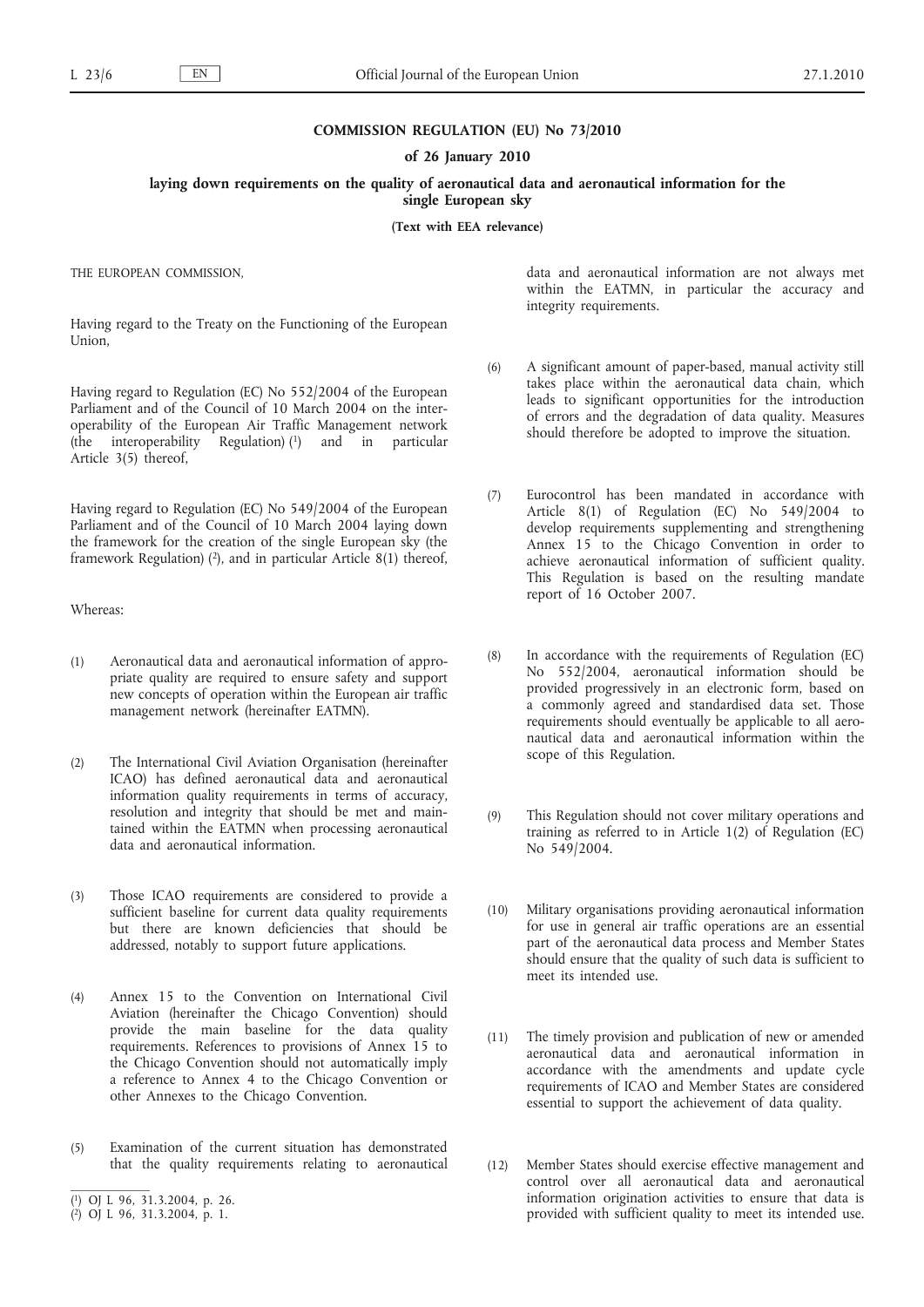- (13) The constituents and procedures that are used by originators of data need to be interoperable with the systems, constituents and procedures used by aeronautical information service providers in order to enable safe, seamless and efficient operation of the EATMN.
- (14) With a view to maintaining or enhancing existing safety levels of operations, Member States should be required to ensure that the parties concerned carry out a safety assessment including hazard identification, risk assessment and mitigation processes. Harmonised implementation of these processes to the systems covered by this Regulation requires the identification of specific safety requirements for all interoperability and performance requirements.
- (15) In accordance with Article 3(3)(d) of Regulation (EC) No 552/2004, implementing rules for interoperability should describe the specific conformity assessment procedures to be used to assess the conformity or suitability for use of constituents as well as the verification of systems.
- (16) This Regulation has an impact on a wide range of parties. It should therefore take into account the individual capabilities and levels of involvement within the data chain of the parties, to ensure that provisions are applied progressively to achieve required data quality.
- (17) The measures provided for in this Regulation are in accordance with the opinion of the Single Sky Committee,

HAS ADOPTED THIS REGULATION:

## CHAPTER I

### **GENERAL PROVISIONS**

# *Article 1*

## **Subject matter**

This Regulation lays down the requirements on the quality of aeronautical data and aeronautical information in terms of accuracy, resolution and integrity.

## *Article 2*

## **Scope**

1. This Regulation shall apply to European air traffic management network (EATMN) systems, their constituents and associated procedures involved in the origination, production, storage, handling, processing, transfer and distribution of aeronautical data and aeronautical information.

It shall apply to the following aeronautical data and aeronautical information:

- (a) the integrated aeronautical information package as defined in Article 3(7) made available by Member States, with the exception of aeronautical information circulars;
- (b) electronic obstacle data, or elements thereof, where made available by Member States;
- (c) electronic terrain data, or elements thereof, where made available by Member States;
- (d) aerodrome mapping data, where made available by Member States.
- 2. This Regulation shall apply to the following parties:
- (a) air navigation service providers;
- (b) operators of those aerodromes and heliports, for which instrument flight rules (IFR) or Special-visual flight rules (VFR) procedures have been published in national aeronautical information publications;
- (c) public or private entities providing, for the purposes of this Regulation:
	- (i) services for the origination and provision of survey data;
	- (ii) procedure design services;
	- (iii) electronic terrain data;
	- (iv) electronic obstacle data.

3. This Regulation shall apply up to the moment when the aeronautical data and/or aeronautical information are made available by the aeronautical information service provider to the next intended user.

In the case of distribution by physical means, this Regulation shall apply up to the moment when the aeronautical data and/or aeronautical information has been made available to the organisation responsible for providing the physical distribution service.

In the case of automatic distribution through the use of a direct electronic connection between the aeronautical information service provider and the entity receiving the aeronautical data and/or aeronautical information, this Regulation shall apply:

- (a) up to the moment when the next intended user accesses and extracts aeronautical data and/or aeronautical information held by the aeronautical information service provider; or
- (b) up to the moment when the aeronautical data and/or aeronautical information is delivered by the aeronautical information service provider, into the next intended user's system.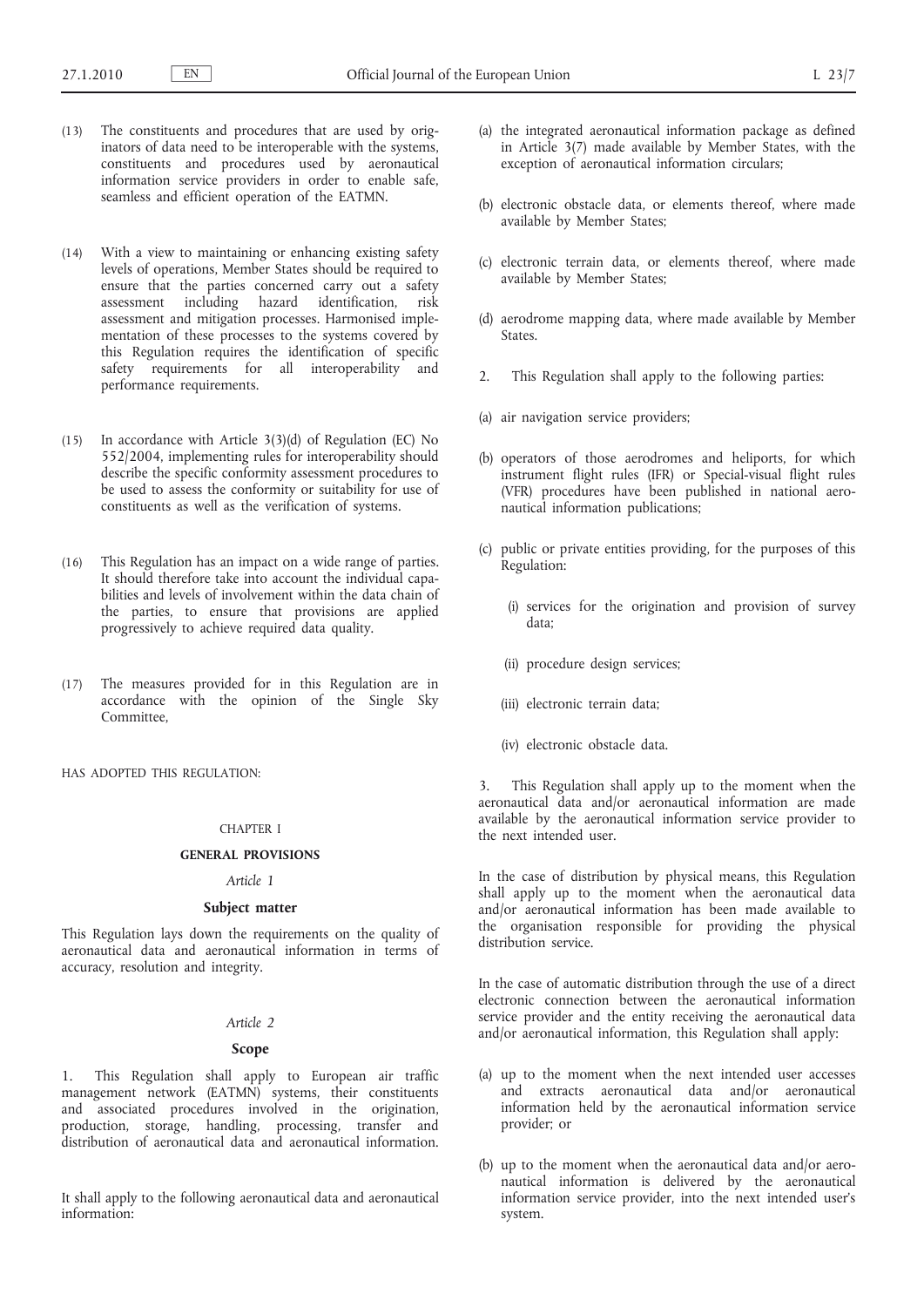# *Article 3*

## **Definitions**

For the purpose of this Regulation, the definitions in Article 2 of Regulation (EC) No 549/2004 shall apply. The following definitions shall also apply:

- 1. 'aeronautical data' means a representation of aeronautical facts, concepts or instructions in a formalised manner suitable for communication, interpretation or processing;
- 2. 'aeronautical information' means information resulting from the assembly, analysis and formatting of aeronautical data;
- 3. 'data quality' means a degree or level of confidence that the data provided meets the requirements of the data user in terms of accuracy, resolution and integrity;
- 4. 'accuracy' means a degree of conformance between the estimated or measured value and the true value;
- 5. 'resolution' means a number of units or digits to which a measured or calculated value is expressed and used;
- 6. 'integrity' means a degree of assurance that a data item and its value have not been lost or altered since the data origination or authorised amendment;
- 7. 'integrated aeronautical information package' (hereinafter IAIP) means a package which consists of the following elements:
	- (a) aeronautical information publications (hereinafter AIP), including amendments;
	- (b) supplements to the AIP;
	- (c) the NOTAM, as defined in point 17 and pre-flight information bulletins;
	- (d) aeronautical information circulars; and
	- (e) checklists and lists of valid NOTAMs;
- 8. 'obstacle data' means data concerning all fixed (whether temporary or permanent) and mobile objects, or parts thereof, that are located on an area intended for the surface movement of aircraft or that extend above a defined surface intended to protect aircraft in flight;
- 9. 'terrain data' means data about the surface of the earth containing naturally occurring features such as mountains, hills, ridges, valleys, bodies of water, permanent ice and snow, and excluding obstacles;
- 10. 'aerodrome mapping data' means information that represents standardised aerodrome features for a defined area, including geospatial data and metadata;
- 11. 'survey data' means geospatial data that is determined by measurement or survey;
- 12. 'procedure design' means the combination of aeronautical data with specific flight instructions to define instrument arrival and/or departure procedures that ensure adequate standards of flight safety;
- 13. 'aeronautical information service provider' means the organisation responsible for the provision of an aeronautical information service, certified in accordance with Commission Regulation (EC) No 2096/2005 (1);
- 14. 'next intended user' means the entity that receives the aeronautical information from the aeronautical information service provider;
- 15. 'direct electronic connection' means a digital connection between computer systems such that data may be transferred between them without manual interaction;
- 16. 'data item' means a single attribute of a complete data set, which is allocated a value that defines its current status;
- 17. 'NOTAM' means a notice distributed by means of telecommunication containing information concerning the establishment, condition or change in any aeronautical facility, service, procedure or hazard, the timely knowledge of which is essential to personnel concerned with flight operations;
- 18. 'digital NOTAM' means a data set that contains the information included in a NOTAM in a structured format which can be fully interpreted by an automated computer system without human interpretation;
- 19. 'data originator' means an entity responsible for data origination;
- 20. 'data origination' means the creation of a new data item with its associated value, the modification of the value of an existing data item or the deletion of an existing data item;
- 21. 'period of validity' means the period between the date and time on which aeronautical information is published and the date and time on which the information ceases to be effective;
- 22. 'data validation' means the process of ensuring that data meets the requirements for the specified application or intended use;

<sup>(</sup> 1) OJ L 335, 21.12.2005, p. 13.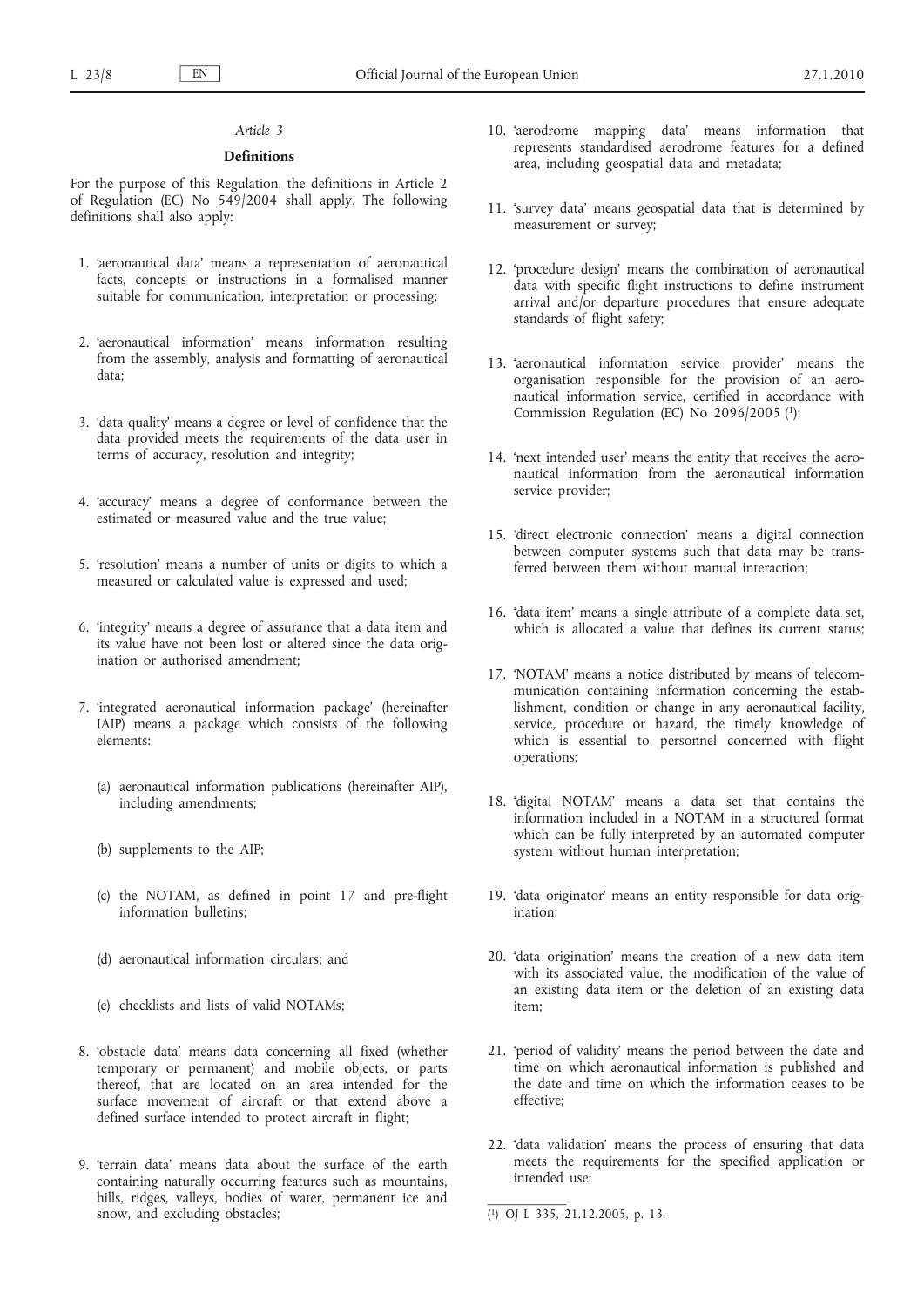- 23. 'data verification' means the evaluation of the output of an aeronautical data process to ensure correctness and consistency with respect to the inputs and applicable data standards, rules and conventions used in that process;
- 24. 'critical data' means data with an integrity level as defined in Chapter 3, Section 3.2 point 3.2.8(a) of Annex 15 to the Convention on International Civil Aviation (hereinafter the Chicago Convention);
- 25. 'essential data' means data with an integrity level as defined in Chapter 3, Section 3.2 point 3.2.8(b) of Annex 15 to the Chicago Convention.

#### CHAPTER II

## **INTEROPERABILITY AND PERFORMANCE REQUIREMENTS**

## *Article 4*

# **Data set**

The parties referred to in Article 2(2) shall provide aeronautical data and aeronautical information in accordance with the data set specifications described in Annex I.

## *Article 5*

## **Data exchange**

1. The parties referred to in Article 2(2) shall ensure that the aeronautical data and aeronautical information referred to in the second subparagraph of Article 2(1) are transferred between themselves by direct electronic connection.

2. Air navigation service providers shall ensure that the aeronautical data and aeronautical information referred to in the second subparagraph of Article 2(1) are transferred between themselves in accordance with the data exchange format requirements laid down in Annex II.

3. Member States may exclude digital NOTAM from the data exchange format referred to in paragraph 2.

4. Aeronautical information service providers shall ensure that all aeronautical data and aeronautical information within the AIPs, AIP amendments and AIP supplements provided by a Member State are made available to the next intended user, as a minimum:

- (a) in accordance with the publication requirements identified in the ICAO standards referred to in points 4 and 8 of Annex III;
- (b) in a way that allows the content and format of the documents to be directly readable on a computer screen; and

(c) in accordance with the data exchange format requirements laid down in Annex II.

## *Article 6*

## **Data quality**

Member States shall ensure that air navigation service providers comply with the data quality requirements laid down in Annex IV, Part A.

2. When providing aeronautical data and/or aeronautical information, the parties referred to in Article 2(2) shall comply with the evidence requirements laid down in Annex IV, Part B.

3. When exchanging aeronautical data and/or aeronautical information between themselves, the parties referred to in Article 2(2), shall establish formal arrangements in accordance with the requirements laid down in Annex IV, Part C.

When acting as data originators, the parties referred to in Article 2(2), shall comply with the data origination requirements laid down in Annex IV, Part D.

5. Aeronautical information service providers shall ensure that aeronautical data and aeronautical information provided by data originators not referred to in Article 2(2) are made available to the next intended user with sufficient quality to meet the intended use.

6. When acting as the entity responsible for the official request for a data origination activity, the parties referred to in Article 2(2) shall ensure that:

- (a) the data are created, modified or deleted in compliance with their instructions;
- (b) without prejudice to Annex IV, Part C, their data origination instructions contain, as a minimum:
	- (i) an unambiguous description of the data that are to be created, modified or deleted;
	- (ii) confirmation of the entity to which the data are to be provided;
	- (iii) the date and time by which the data are to be provided;
	- (iv) the data origination report format to be used by the data originator.

The parties referred to in Article 2(2) shall comply with the data process requirements laid down in Annex IV, Part E.

8. The parties referred to in Article 2(2) shall ensure that error reporting, feedback and rectification mechanisms are established and operated in accordance with the requirements laid down in Annex IV, Part F.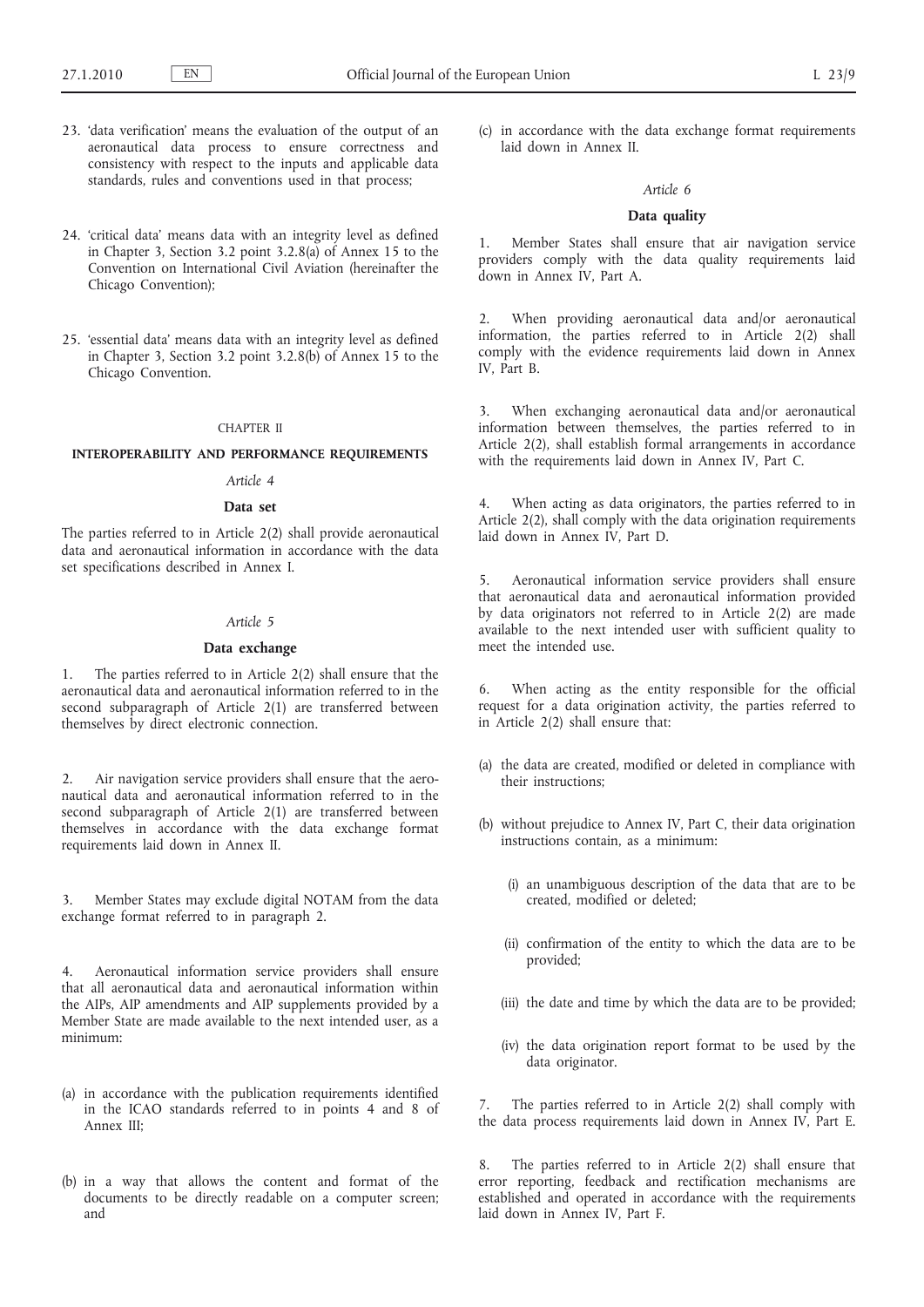### *Article 7*

## **Consistency, timeliness and personnel performance**

1. Where aeronautical data or aeronautical information is duplicated in the AIP of more than one Member State, the aeronautical information service providers responsible for those AIPs shall establish mechanisms to ensure consistency between the duplicated information.

2. Aeronautical information service providers shall ensure that aeronautical data and aeronautical information items published in the AIP of their Member State are annotated to indicate those that do not meet the data quality requirements laid down in this Regulation.

3. Aeronautical information service providers shall ensure that the most current update cycles applicable to AIP amendments and AIP supplements are made publicly available.

4. The parties referred to in Article 2(2) shall ensure that their personnel responsible for tasks in the provision of aeronautical data or aeronautical information are made aware of and apply:

- (a) the requirements for AIP amendments, AIP supplements and NOTAM laid down in the ICAO standards referred to in points 5, 6 and 7 of Annex III;
- (b) the update cycles applicable to the issue of AIP amendments and supplements referred to in point (a) of this paragraph for the areas for which they are providing aeronautical data or aeronautical information.

5. Without prejudice to Regulation (EC) No 2096/2005, the parties referred to in Article  $2(2)$  shall ensure that their personnel responsible for tasks in the provision of aeronautical data or aeronautical information are adequately trained, competent and authorised for the job they are required to do.

# *Article 8*

## **Tools and software requirements**

The parties referred to in Article 2(2) shall ensure that all tools and software used to support the origination, production, storage, handling, processing and transfer of aeronautical data and/or aeronautical information comply with the requirements laid down in Annex V.

### *Article 9*

### **Data protection**

1. The parties referred to in Article 2(2) shall ensure that aeronautical data and aeronautical information are protected in accordance with the requirements laid down in Annex VI. 2. The parties referred to in Article 2(2) shall ensure that traceability is maintained on each data item during its period of validity and for at least 5 years following the end of that period or until 5 years after the end of the period of validity for any data item calculated or derived from it, whichever is later.

## CHAPTER III

### **QUALITY, SAFETY AND SECURITY MANAGEMENT REQUIREMENTS**

### *Article 10*

### **Management requirements**

1. Without prejudice to Regulation (EC) No 2096/2005, the parties referred to in Article 2(2) shall implement and maintain a quality management system covering their aeronautical data and aeronautical information provision activities, in accordance with the requirements laid down in Annex VII, Part A.

2. The parties referred to in Article 2(2) shall ensure that the quality management system referred to in paragraph 1 of this Article defines procedures to meet the safety management objectives laid down in Annex VII, Part B and the security management objectives laid down in Annex VII, Part C.

3. The parties referred to in Article 2(2) shall ensure that any changes to the existing systems referred to in the first subparagraph of Article  $2(1)$  or the introduction of new systems are preceded by a safety assessment, including hazard identification, risk assessment and mitigation, conducted by the parties concerned.

During that safety assessment, the requirements referred to in Article 7(3), Annex I, Annex II and points 1 and 2 of Part A of Annex IV shall be considered as safety requirements and shall be taken into consideration, as a minimum.

## CHAPTER IV

### **CONFORMITY ASSESSMENT AND ADDITIONAL REQUIREMENTS**

## *Article 11*

### **Conformity or suitability for use of constituents**

Before issuing EC declarations of conformity or suitability for use as referred to in Article 5 of Regulation (EC) No 552/2004, manufacturers of constituents of the systems referred to in the first subparagraph of Article 2(1) of this Regulation, or their authorised representatives established in the Union, shall assess the conformity or suitability for use of those constituents in compliance with the requirements laid down in Annex VIII.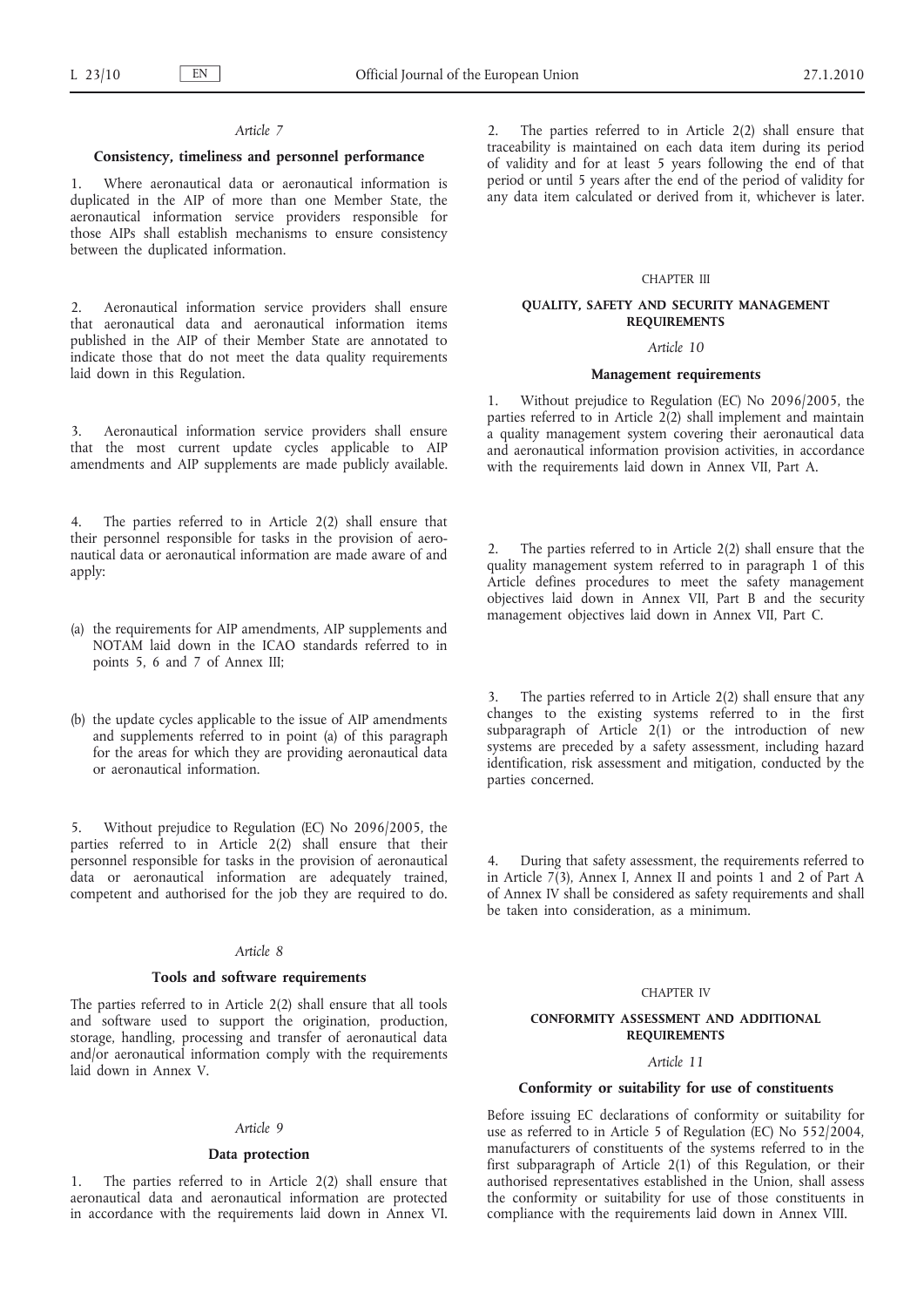## *Article 12*

## **Verification of systems**

1. Air navigation service providers which can demonstrate or have demonstrated that they fulfil the conditions laid down in Annex IX shall conduct a verification of the systems referred to in the first subparagraph of Article 2(1) in accordance with the requirements laid down in Annex X, Part A.

2. Air navigation service providers which cannot demonstrate that they fulfil the conditions laid down in Annex IX shall subcontract to a notified body a verification of the systems referred to in the first subparagraph of Article 2(1). That verification shall be conducted in accordance with the requirements laid down in Annex X, Part B.

## *Article 13*

## **Additional requirements**

The parties referred to in Article 2(2)(b) and (c) shall:

- (a) ensure the security clearance of their personnel responsible for tasks in the origination, production, storage, handling, processing, transfer and distribution of aeronautical data or aeronautical information, as appropriate;
- (b) ensure that their personnel responsible for tasks in the provision of aeronautical data or aeronautical information are made duly aware of the requirements laid down in this Regulation;
- (c) develop and maintain operations manuals containing the necessary instructions and information to enable their personnel responsible for tasks in the provision of aeronautical data or aeronautical information to apply this Regulation;
- (d) ensure that the manuals referred to in point (c) are accessible and kept up to date and that their update and distribution are subject to appropriate quality and documentation configuration management;
- (e) ensure that their working methods and operating procedures comply with this Regulation.

## CHAPTER V

### **FINAL PROVISIONS**

### *Article 14*

### **Transitional provisions**

1. Member States which, prior to the entry into force of this Regulation, have notified a relevant difference to ICAO in accordance with Article 38 of the Chicago Convention, may maintain their national provisions on the subjects listed in Annex XI to this Regulation until 30 June 2014 at the latest.

2. Aeronautical data and aeronautical information published before 1 July 2013 and not amended shall be brought in line with this Regulation by 30 June 2017 at the latest.

### *Article 15*

### **Entry into force and application**

This Regulation shall enter into force on the 20th day following its publication in the *Official Journal of the European Union*.

It shall apply from 1 July 2013.

By way of derogation from the second subparagraph of paragraph 1, Article 4, Article 5(1), Article 5(2), Article 5(3) and Article 5(4)(c) shall apply from 1 July 2014.

This Regulation shall be binding in its entirety and directly applicable in all Member States.

Done at Brussels, 26 January 2010.

*For the Commission The President* José Manuel BARROSO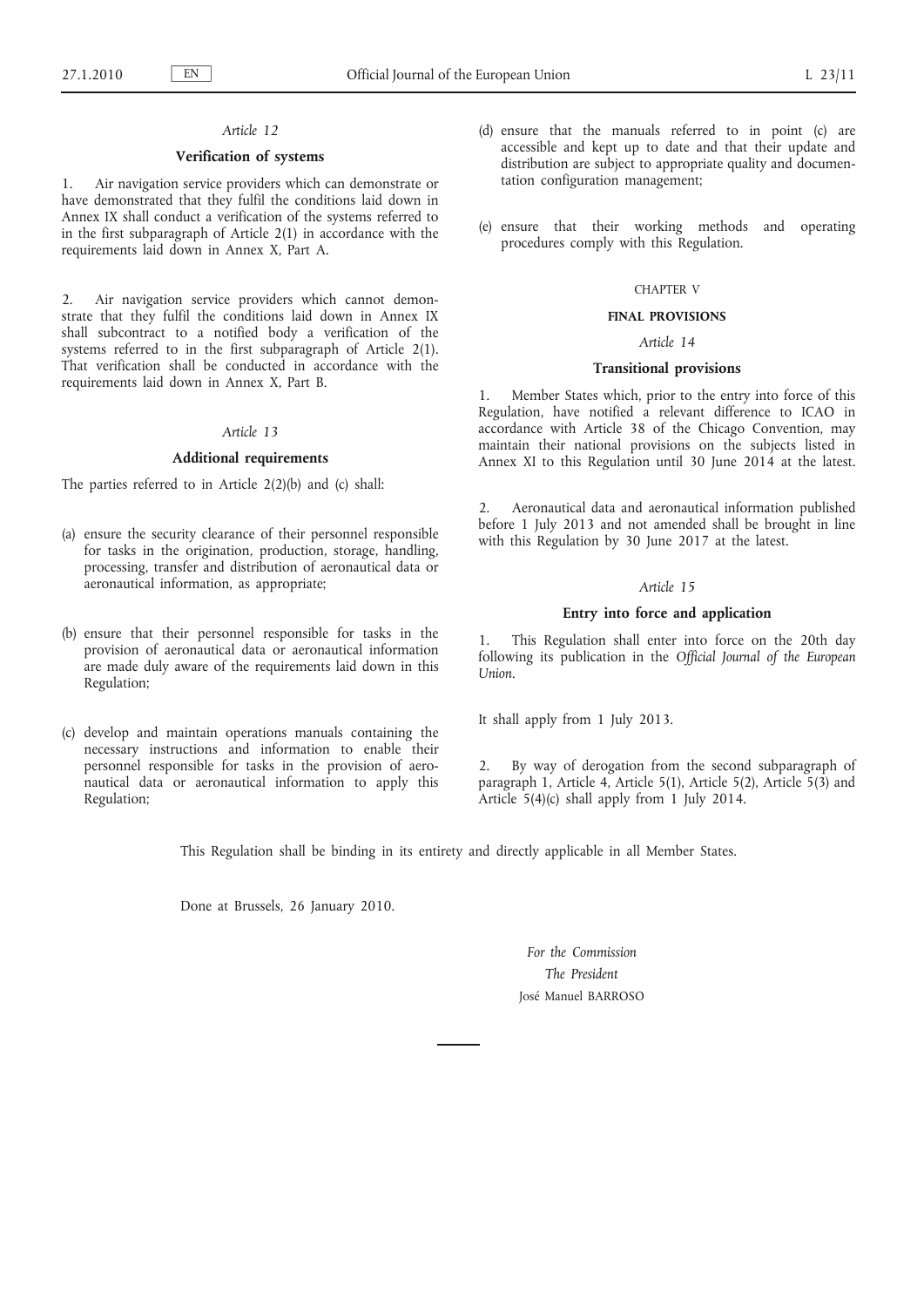## *ANNEX I*

## **DATA SET SPECIFICATIONS REFERRED TO IN ARTICLE 4**

#### PART A

### **IAIP, aerodrome mapping and electronic obstacle data**

- 1. The aeronautical data and aeronautical information referred to in points (a), (b) and (d) of the second subparagraph of Article 2(1) shall be provided according to a common data set specification which shall:
	- (a) be documented either:
		- by using the unified modelling language (UML), specified in the document referred to in point 13 of Annex III, in the form of class diagrams and associated definitions for classes, attributes, associations and lists of values, or
		- by using a feature catalogue specified in accordance with the ISO standard referred to in point 25 of Annex III;
	- (b) define, as individual data elements, each aeronautical feature for which the information is requested to be published in accordance with the ICAO standards referred to in point 10 of Annex III and the Eurocae document referred to in point 24 of Annex III;
	- (c) provide for each attribute the definition of its allowable values in the form of a data type, a range of values or an enumerated list;
	- (d) include the definition of a temporal model, UTC based, which can express the complete lifecycle of an aeronautical feature:
		- from the creation date and time to the date and time of permanent withdrawal,
		- including the permanent changes that create new baselines for that feature;
	- (e) include the definition of the rules that may constrain the possible values of the feature properties or the temporal variation of these values. This shall include, as a minimum:
		- constraints that impose accuracy, resolution and integrity for positional (horizontal and vertical) data,
		- constraints that impose the timeliness of the data;
	- (f) apply a naming convention for features, attributes and associations, which avoids the use of abbreviations;
	- (g) base the description of geometrical elements (point, curve, surface) on the ISO standard referred to in point 14 of Annex III;
	- (h) base the description of the metadata information on the ISO standard referred to in point 15 of Annex III;
	- (i) include the metadata items listed in Annex I, Part C.
- 2. Regarding the ISO standards, the relevant certificate issued by an appropriately accredited organisation, shall be considered as a sufficient means of compliance. The parties referred to in Article 2(2) shall accept the disclosure of the documentation related to the certification to the national supervisory authority upon the latter's request.

#### PART B

## **Electronic terrain data sets**

The electronic terrain data referred to in point (c) of the second subparagraph of Article 2(1) shall:

- (a) be provided digitally in accordance with the ICAO standards referred to in points 9 and 12 of Annex III;
- (b) include the metadata items listed in Annex I, Part C.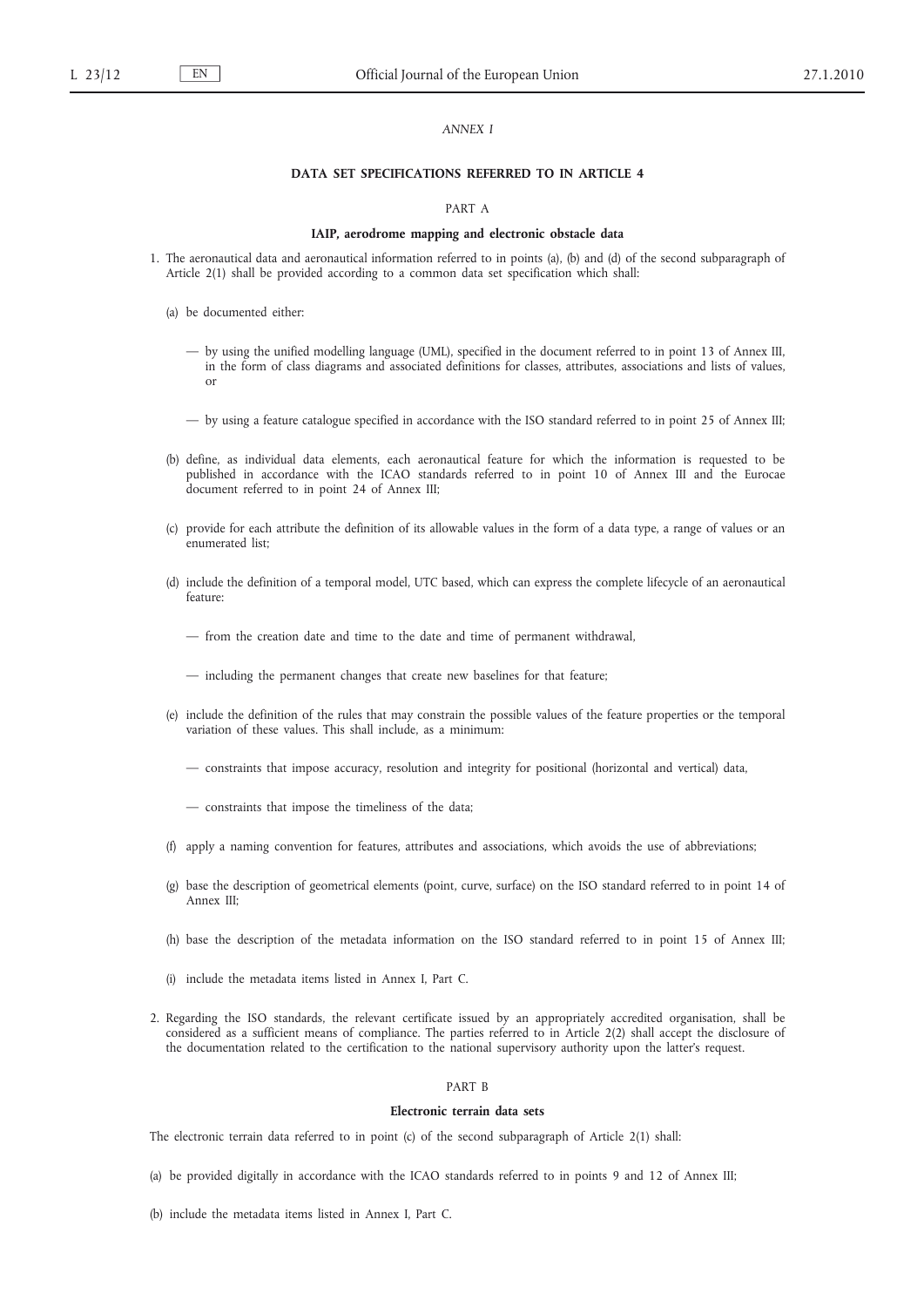# PART C

### **Metadata**

The metadata for the data set specifications defined in Part A and Part B shall include the following items, as a minimum:

- (a) the data originator of the data;
- (b) amendments made to the data;
- (c) the persons or organisations that have interacted with the data and when;
- (d) details of any validation and verification of the data that has been performed;
- (e) effective start date and time of the data;
- (f) for geospatial data:
	- the earth reference model used,
	- the coordinate system used;
- (g) for numerical data:
	- the statistical accuracy of the measurement or calculation technique used,
	- the resolution,
	- the confidence level as required by the ICAO standards referred to in points 1 and 12 of Annex III and in other relevant ICAO standards;
- (h) details of any functions applied if data has been subject to conversion/transformation;
- (i) details of any limitations on the use of the data.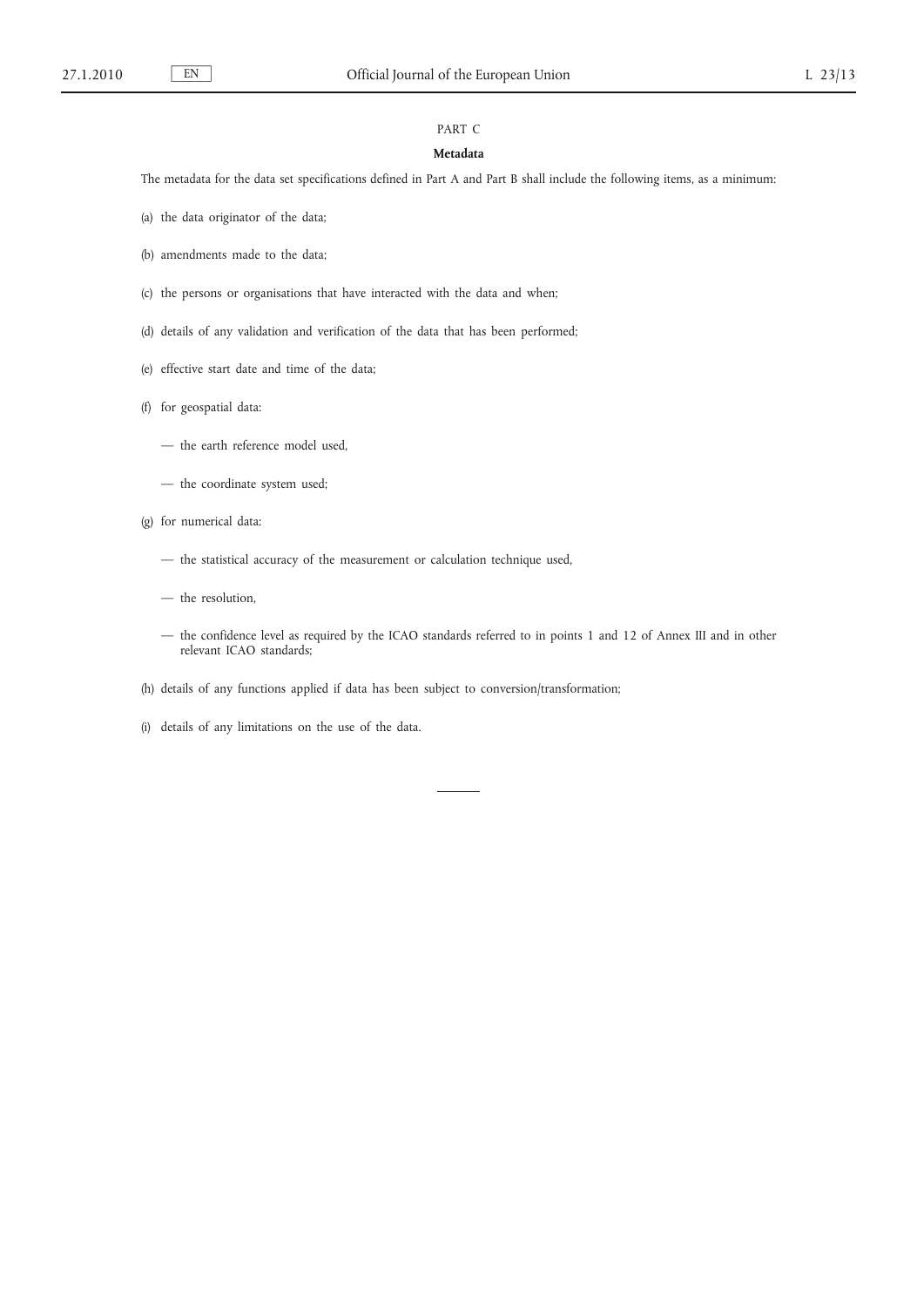## *ANNEX II*

### **AERONAUTICAL DATA EXCHANGE FORMAT REQUIREMENTS REFERRED TO IN ARTICLE 5**

#### PART A

### **IAIP, aerodrome mapping and electronic obstacle data**

- 1. The aeronautical data and aeronautical information referred to in points (a), (b) and (d) of the second subparagraph of Article 2(1) shall be formatted in accordance with a common specification, which shall:
	- use the extensible mark-up language (XML) specification as defined in the ISO standard referred to in Annex III point 17 for data encoding,
	- be expressed in the form of an XML schema; in addition, a schematron as defined in the ISO standard referred to in point 19 of Annex III may be used for expressing business rules,
	- enable the exchange of data for both individual features and feature collections,
	- enable the exchange of baseline information as a result of permanent changes,
	- be structured in accordance with the features, attributes and associations of the data set definition described in Annex I, Part A; the mapping rules shall be documented,
	- implement strictly the enumerated lists of values and range of values defined for each attribute in the data set,
	- comply with the geography mark-up language (GML) specification, as defined in the reference referred to in point 18 of Annex III, for the encoding of geographical information.
- 2. Regarding the ISO standards, the relevant certificate issued by an appropriately accredited organisation, shall be considered as a sufficient means of compliance. The parties referred to in Article 2(2) shall accept the disclosure of the documentation related to the certification to the national supervisory authority upon the latter's request.

## PART B

### **Electronic terrain data**

- 1. The electronic terrain data referred to in point (c) of the second subparagraph of Article 2(1) shall be provided in a common format compliant with the ISO standards referred to in points 14 to 18 of Annex III.
- 2. Regarding the ISO standards, the relevant certificate issued by an appropriately accredited organisation, shall be considered as a sufficient means of compliance. The parties referred to in Article 2(2) shall accept the disclosure of the documentation related to the certification to the national supervisory authority upon the latter's request.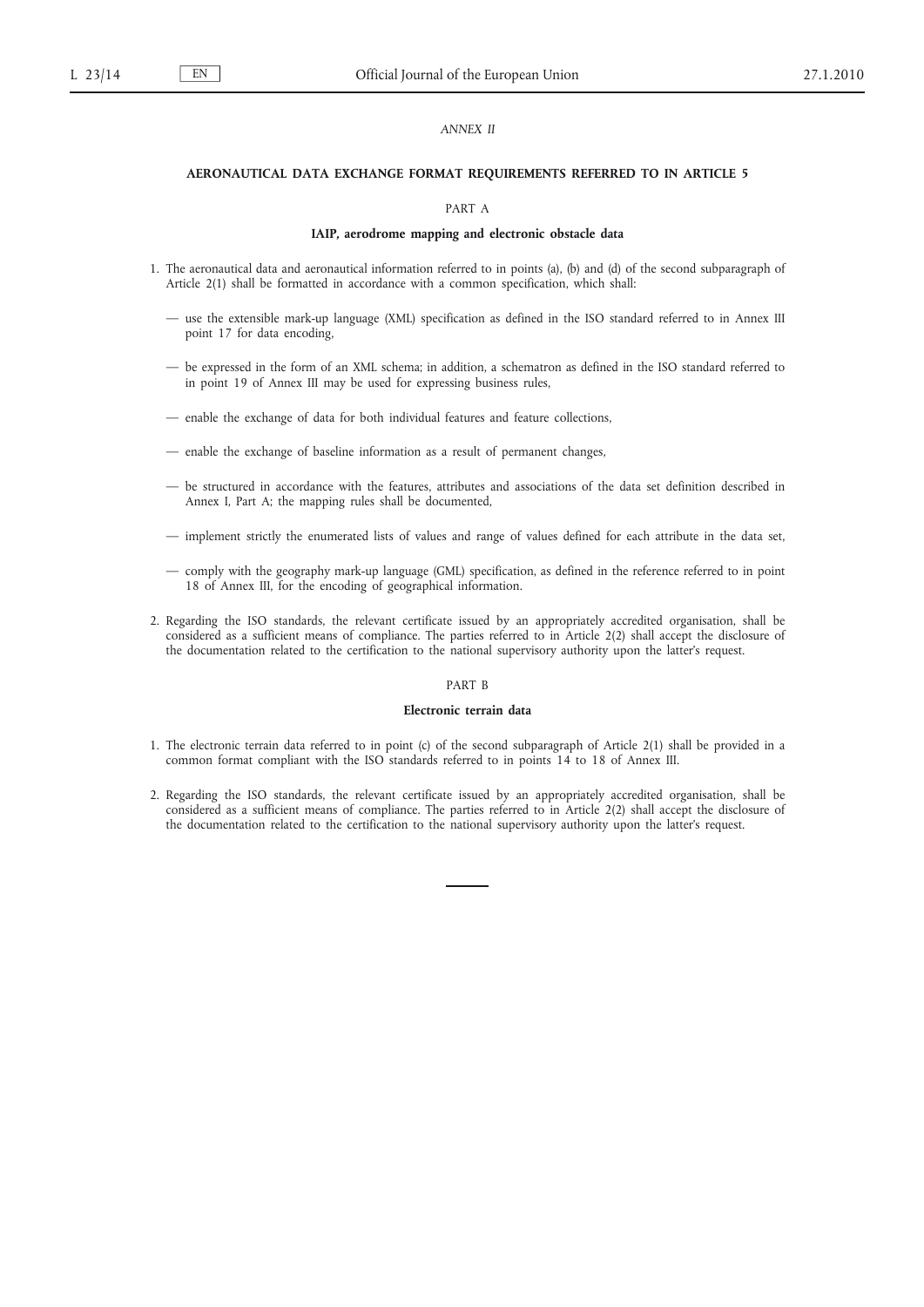### *ANNEX III*

### **PROVISIONS REFERRED TO IN ARTICLES AND ANNEXES**

- 1. Chapter 3, Section 3.2 (Quality system) of Annex 15 to the Chicago Convention Aeronautical Information Services (Twelfth Edition — July 2004, incorporating Amendment No 34).
- 2. Chapter 3, Section 3.7.1 (Horizontal reference system) of Annex 15 to the Chicago Convention Aeronautical Information Services (Twelfth Edition — July 2004, incorporating Amendment No 34).
- 3. Chapter 3, Section 3.7.2 (Vertical reference system) of Annex 15 to the Chicago Convention Aeronautical Information Services (Twelfth Edition — July 2004, incorporating Amendment No 34).
- 4. Chapter 4 (Aeronautical Information Publications (AIP)) of Annex 15 to the Chicago Convention Aeronautical Information Services (Twelfth Edition — July 2004, incorporating Amendment No 34).
- 5. Chapter 4, Section 4.3 (Specifications for AIP Amendments) of Annex 15 to the Chicago Convention Aeronautical Information Services (Twelfth Edition — July 2004, incorporating Amendment No 34).
- 6. Chapter 4, Section 4.4 (Specifications for AIP Supplements) of Annex 15 to the Chicago Convention Aeronautical Information Services (Twelfth Edition — July 2004, incorporating Amendment No 34).
- 7. Chapter 5 (NOTAM) of Annex 15 to the Chicago Convention Aeronautical Information Services (Twelfth Edition — July 2004, incorporating Amendment No 34).
- 8. Chapter 6, Section 6.2 (Provision of information in paper copy form) of Annex 15 to the Chicago Convention Aeronautical Information Services (Twelfth Edition — July 2004, incorporating Amendment No 34).
- 9. Chapter 10, Section 10.2 (Coverage and terrain and obstacle data numerical requirements) of Annex 15 to the Chicago Convention — Aeronautical Information Services (Twelfth Edition — July 2004, incorporating Amendment No 34).
- 10. Appendix 1 (Contents of Aeronautical Information Publication (AIP)) of Annex 15 to the Chicago Convention Aeronautical Information Services (Twelfth Edition — July 2004, incorporating Amendment No 34).
- 11. Appendix 7 (Aeronautical data quality requirements) of Annex 15 to the Chicago Convention Aeronautical Information Services (Twelfth Edition — July 2004, incorporating Amendment No 34).
- 12. Appendix 8 (Terrain and obstacle data requirements) of Annex 15 to the Chicago Convention Aeronautical Information Services (Twelfth Edition — July 2004, incorporating Amendment No 34).
- 13. Object Management Group Unified Modelling Language (UML) Specification Version 2.1.1.
- 14. International Organisation for Standardisation, ISO 19107:2003 Geographic information Spatial schema (Edition  $1 - 8.5.2003$ ).
- 15. International Organisation for Standardisation, ISO 19115:2003 Geographic information Metadata (Edition 1 — 8.5.2003 [Corrigendum Cor 1:2006 5.7.2006]).
- 16. International Organisation for Standardisation, ISO 19139:2007 Geographic information Metadata XML schema implementation (Edition  $1 - 17.4.2007$ ).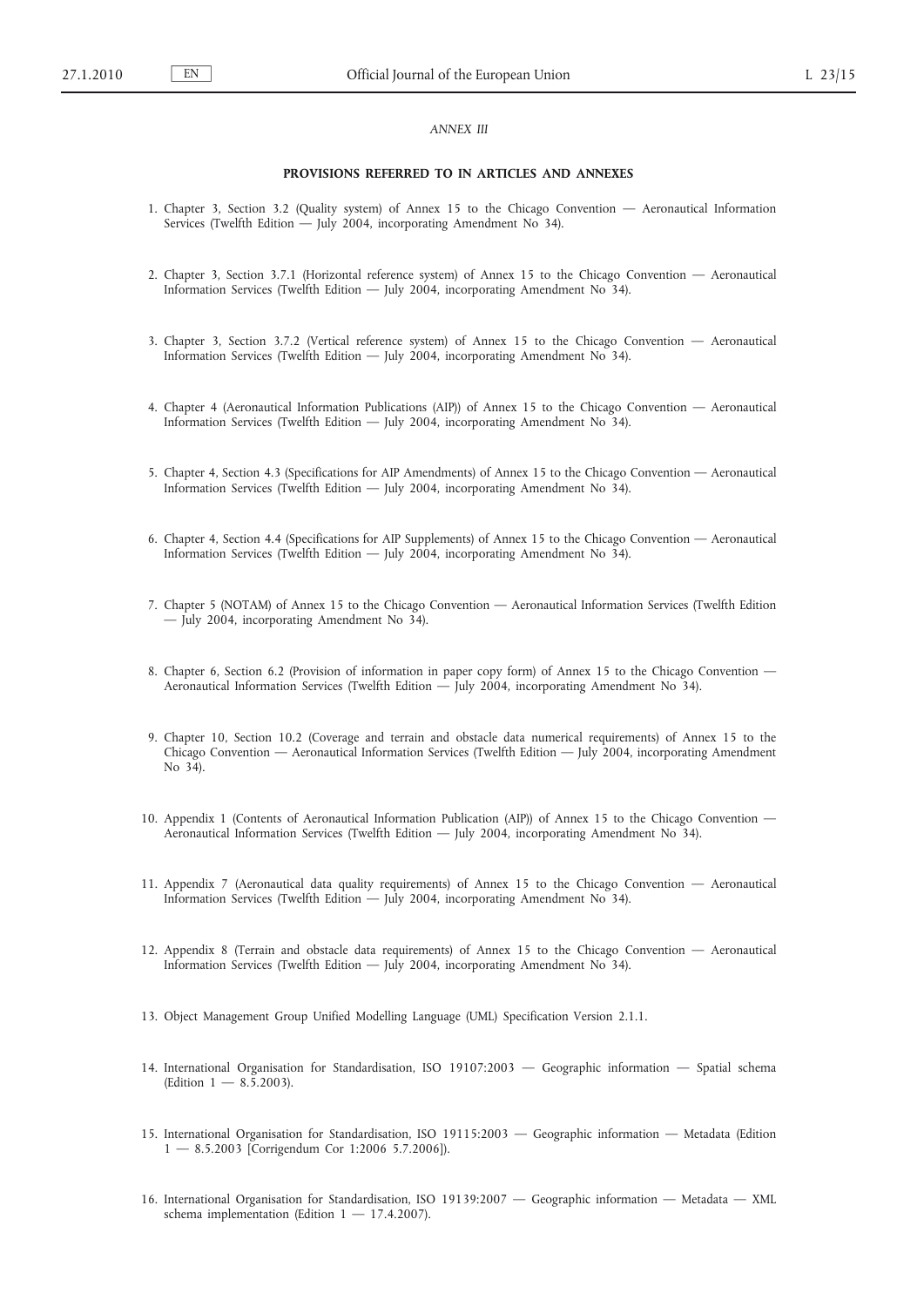- 17. International Organisation for Standardisation, ISO 19118:2005 Geographic information Encoding (Edition  $1 - 17.3.2006$  ISO/CD 19118 Edition  $2 - 9.7.2007$  [At committee stage]).
- 18. International Organisation for Standardisation, ISO 19136:2007 Geographic information Geography Mark-up Language (GML) (Edition  $1 - 23.8.2007$ ).
- 19. International Organisation for Standardisation, ISO/IEC 19757-3:2006 Information technology Document Schema Definition Languages (DSDL) — Part 3: Rule-based validation — Schematron (Edition 1 — 24.5.2006).
- 20. ICAO Doc 9674-AN/946 World Geodetic System 1984 Manual (Second Edition 2002).
- 21. Chapter 7, Section 7.3.2 (Cyclic redundancy check (CRC) algorithm) of ICAO Doc 9674-AN/946 World Geodetic System — 1984 (WGS-84) Manual (Second Edition — 2002).
- 22. International Organisation for Standardisation, ISO/IEC 17799:2005 Information technology Security techniques — Code of practice for information security management (Edition  $2 - 10.6.2005$ ).
- 23. International Organisation for Standardisation, ISO 28000:2007: Specification for security management systems for the supply chain (Edition 1 — 21.9.2007 under revision, to be replaced by Edition 2 target date 31.1.2008 [At enquiry stage]).
- 24. Eurocae ED-99A, User Requirements for Aerodrome Mapping Information (October 2005).
- 25. International Organisation for Standardisation, ISO 19110:2005 Geographic information Methodology for feature cataloguing (Edition 1).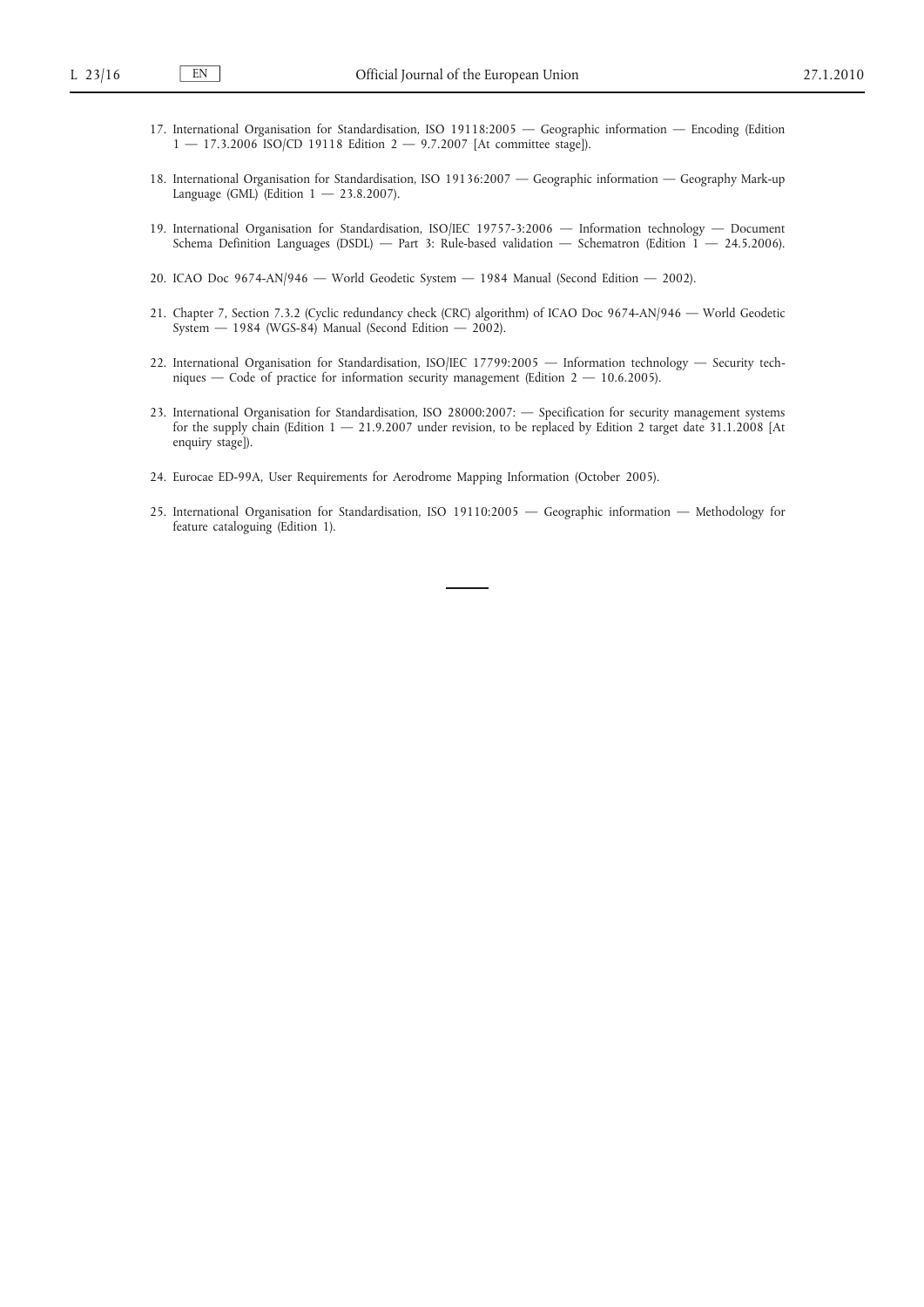## *ANNEX IV*

### **DATA QUALITY REQUIREMENTS REFERRED TO IN ARTICLES 6 AND 7**

#### PART A

### **Data quality requirements**

- 1. Data quality requirements for each data item within the scope of aeronautical data and aeronautical information referred to in the second subparagraph of Article 2(1) shall be as defined by the ICAO standards referred to in Annex III point 11 and other relevant ICAO standards without prejudice to point 2 of this Annex.
- 2. Data quality requirements for a data item within the scope of aeronautical data and aeronautical information referred to in the second subparagraph of Article 2(1) shall be established based on a safety assessment of the intended uses of the data item where:
	- (a) a data item is not defined by the ICAO data quality standards referred to in point 11 of Annex III and other relevant ICAO standards; or
	- (b) the data quality requirements for a data item are not met by the ICAO data quality standards referred to in point 11 of Annex III and other relevant ICAO standards.
- 3. The data quality requirements for the data items referred to in point 2 shall be developed in accordance with a standardised process describing the methodology for the derivation and validation of these requirements prior to publication, taking due account of the potential impact on relevant ICAO provisions.
- 4. Where a data item has more than one intended use, only the most stringent data quality requirements, arising from the safety assessment referred to in point 2, shall be applied to it.
- 5. Data quality requirements shall be defined to cover the following for each data item within the scope of aeronautical data and aeronautical information referred to in the second subparagraph of Article 2(1):
	- (a) the accuracy and resolution of the data;
	- (b) the integrity level of the data;
	- (c) the ability to determine the origin of the data;
	- (d) the level of assurance that data is made available to the next intended user prior to its effective start date/time and not deleted before its effective end date/time.
- 6. All of the data items needed to support each application data set and/or a valid subset of the data set shall be defined.

## PART B

#### **Evidence requirements**

Arguments and evidence shall be generated to show that:

- (a) accuracy and resolution requirements are complied with at data origination and maintained through to publication to the next intended user, including, whenever the resolution of a data item is reduced or changed, or the data is translated into a different coordinate system or unit of measurement;
- (b) the origin and change history for each data item is recorded and available for audit;
- (c) the aeronautical data or aeronautical information is complete or any missing items are declared;
- (d) all data origination, production, storage, handling, processing, transfer or distribution processes used for each data item are defined and adequate for the assigned level of integrity of the data item;
- (e) data validation and verification processes are adequate for the assigned integrity level of the data item;
- (f) manual or semi-automated data processes are performed by trained and qualified staff, with clearly defined roles and responsibilities that are recorded in the organisation's quality system;
- (g) all tools and/or software used to support or implement the processes are validated as fit for purpose in accordance with Annex V;
- (h) an effective error reporting, measurement and corrective action process is in operation in accordance with Part F.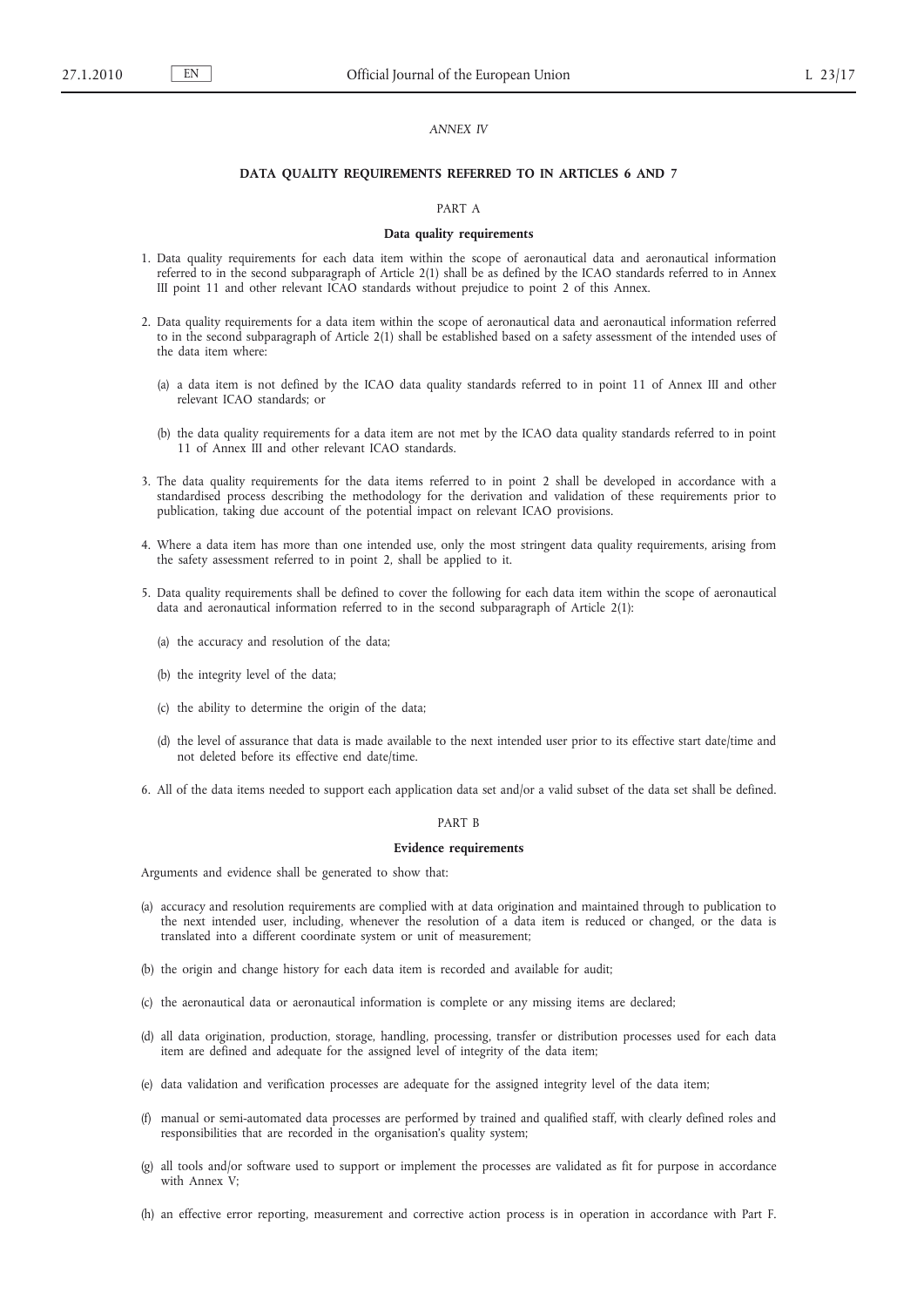### PART C

#### **Formal arrangements**

Formal arrangements shall include the following minimum content:

- (a) the scope of aeronautical data or aeronautical information to be provided;
- (b) the accuracy, resolution and integrity requirements for each data item supplied;
- (c) the required methods for demonstrating that the data provided conforms with the specified requirements;
- (d) the nature of action to be taken in the event of discovery of a data error or inconsistency in any data provided;
- (e) the following minimum criteria for notification of data changes:
	- criteria for determining the timeliness of data provision based on the operational or safety significance of the change,
	- any prior notice of expected changes,
	- the means to be adopted for notification;
- (f) the party responsible for documenting data changes;
- (g) the means to resolve any potential ambiguities caused where different formats are used to exchange aeronautical data or aeronautical information;
- (h) any limitations on the use of data;
- (i) requirements for the production of quality reports by data providers to facilitate verification of data quality by the data users;
- (j) metadata requirements;
- (k) contingency requirements concerning the continuity of data provision.

## PART D

#### **Data origination**

- 1. The surveying of radio navigation aids and the origination of calculated or derived data whose coordinates are published in the AIP shall be carried out in accordance with appropriate standards and at least in accordance with the relevant ICAO provisions referred to in point 20 of Annex III.
- 2. All surveyed data shall be referenced to WGS-84 as specified in the ICAO provisions referred to in point 2 of Annex III.
- 3. A geoid model, sufficient to meet the ICAO provisions referred to in point 3 of Annex III and the aeronautical data and aeronautical information quality requirements laid down in Annex IV, shall be used in order that all vertical data (surveyed, calculated or derived) may be expressed relative to mean sea level via the Earth Gravitational Model 1996. A 'geoid' means the equipotential surface in the gravity field of the Earth, which coincides with the undisturbed mean sea level extended continuously through the continents.
- 4. Surveyed, calculated and derived data shall be maintained throughout the lifetime of each data item.
- 5. Survey data categorised as critical or essential data shall be subject to a full initial survey, and thereafter shall be monitored for changes on a yearly basis, as a minimum. Where changes are detected, re-survey of the relevant data shall be undertaken.
- 6. The following electronic survey data capture and storage techniques shall be employed:
	- (a) reference point coordinates shall be loaded to the surveying equipment by digital data transfer;
	- (b) the measurements in the field shall be stored digitally;
	- (c) raw data shall be digitally transferred and loaded into the processing software.
- 7. All survey data categorised as critical data shall be subject to sufficient additional measurement to identify survey errors not detectable by single measurement.
- 8. Aeronautical data and aeronautical information shall be validated and verified prior to use in deriving or calculating other data.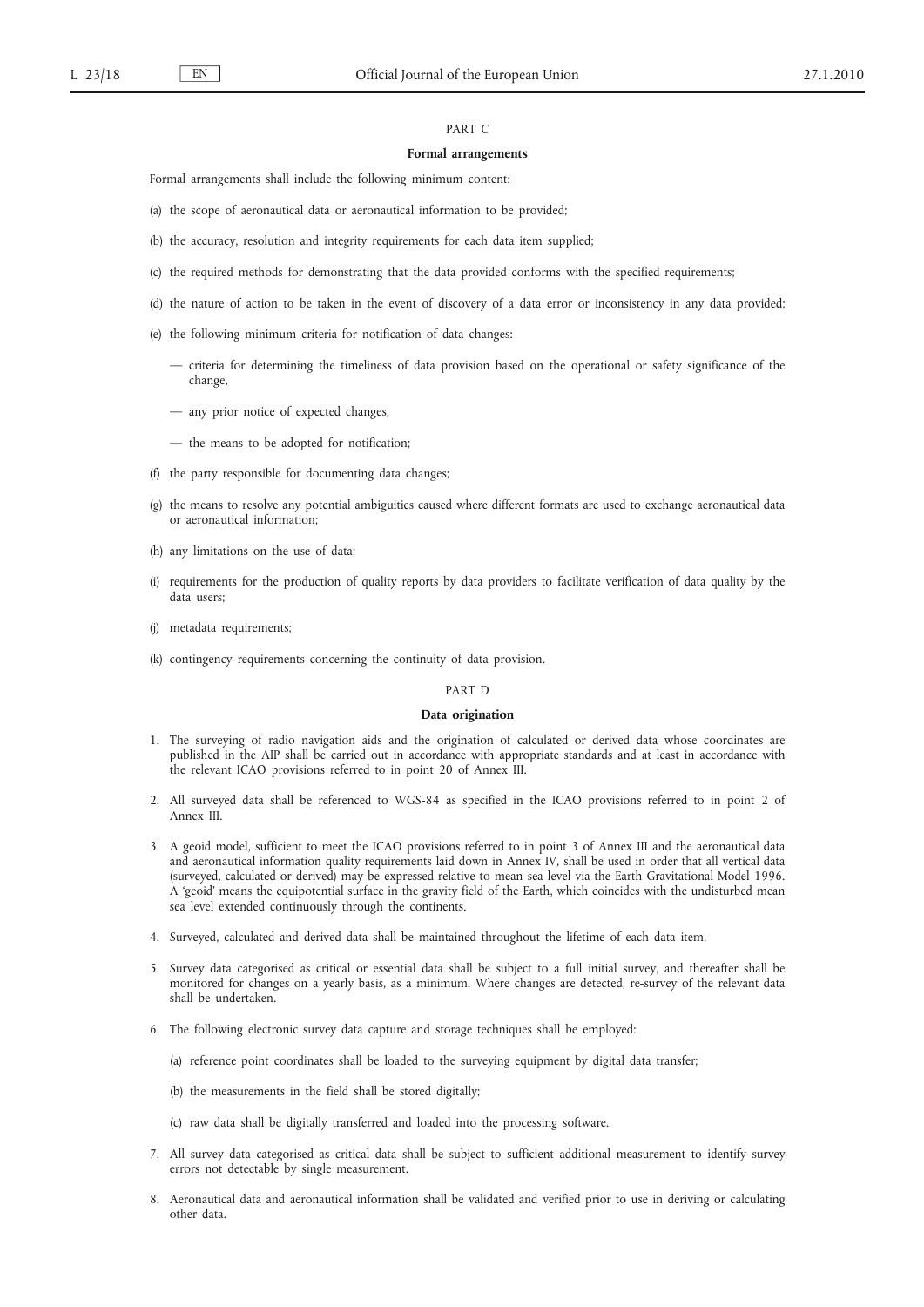## PART E

### **Data process requirements**

- 1. Where processes or parts of processes used in the origination, production, storage, handling, processing, transfer and distribution of aeronautical data and aeronautical information are subject to automation they shall be:
	- (a) automated to a level commensurate with the context of the data process;
	- (b) automated to optimise the allocation and interaction of human and machine to achieve a high degree of safety and quality benefits of the process;
	- (c) designed to avoid the introduction of data errors;
	- (d) designed to detect errors in received/input data.
- 2. Where aeronautical data and aeronautical information is entered manually, it shall be subject to independent verification to identify any errors that may have been introduced.

### PART F

#### **Error reporting and rectification requirements**

The error reporting, measurement and corrective action mechanisms shall ensure that:

- (a) problems identified during aeronautical data and aeronautical information origination, production, storage, handling and processing, or those identified by users after publication, are recorded and reported to the aeronautical information service provider;
- (b) all problems reported with the aeronautical data and aeronautical information are analysed by the aeronautical information service provider and the necessary corrective actions are determined;
- (c) all errors, inconsistencies and anomalies detected in critical and essential aeronautical data and aeronautical information are urgently resolved;
- (d) affected data users are warned of errors by the aeronautical information service provider by the most effective means, taking into account the integrity level of the aeronautical data and aeronautical information and using the notification criteria agreed in the formal arrangements in accordance with Annex IV, Part C point (d);
- (e) error feedback from data users and other aeronautical data and aeronautical information providers is facilitated and encouraged;
- (f) error rates for aeronautical data and aeronautical information are recorded on each occasion that aeronautical data and aeronautical information is transferred between the parties referred to in Article 2(2);
- (g) error rates for those errors detected prior to transfer and those reported after transfer can be identified separately.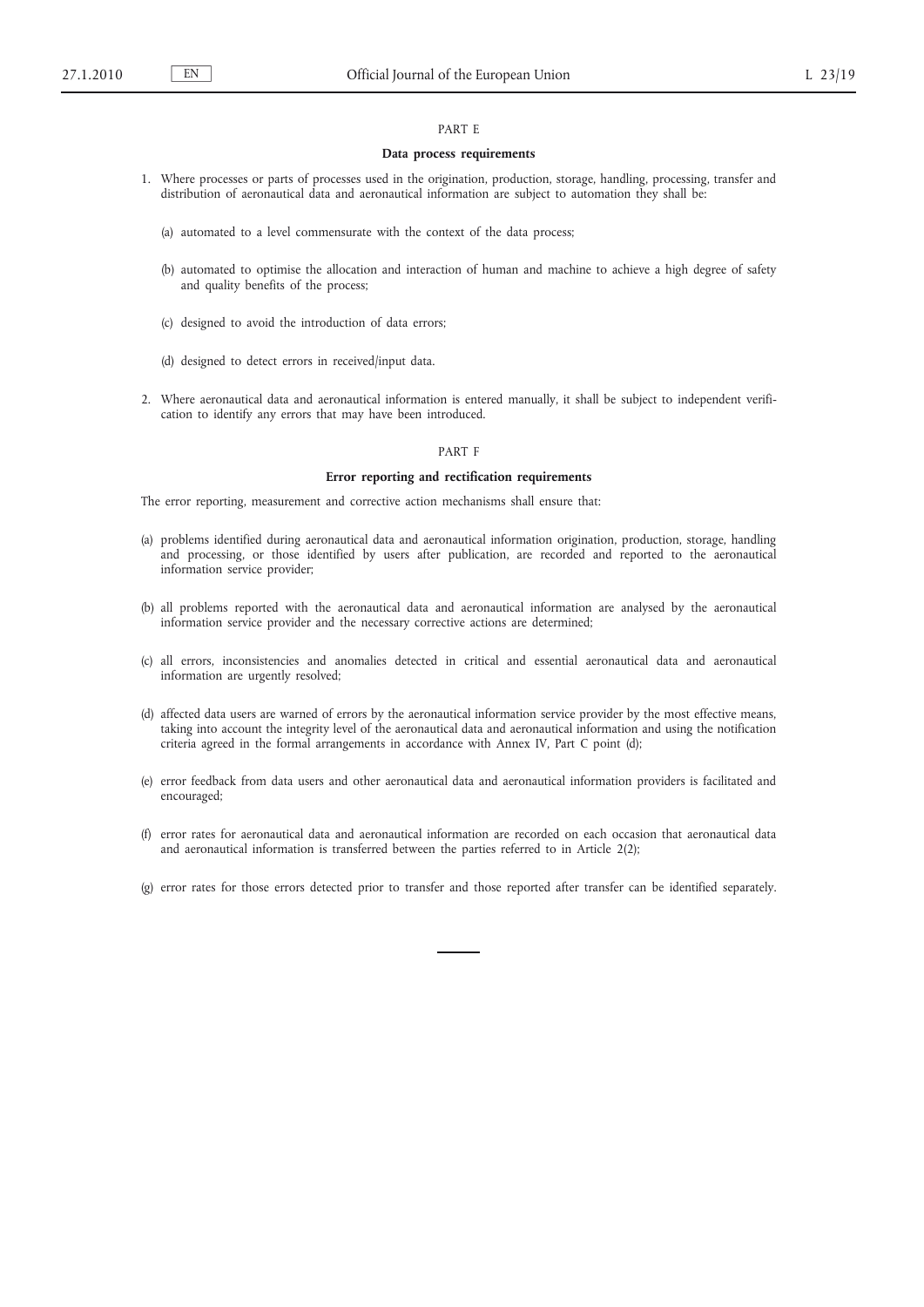## *ANNEX V*

## **TOOLS AND SOFTWARE REQUIREMENTS REFERRED TO IN ARTICLE 8**

- 1. Tools used to support or automate aeronautical data and aeronautical information processes shall meet the requirements of points 2 and 3, where the tool:
	- has the potential to create errors in critical or essential data items,
	- is the sole means of detecting errors in critical or essential data items,
	- is the sole means of detecting discrepancies between multiple versions of manually entered data.
- 2. For the tools referred to in point 1, performance, functionality and integrity level requirements shall be defined to ensure that the tool performs its function within the data process without adversely impacting the quality of aeronautical data or aeronautical information.
- 3. The tools referred to in point 1 shall be validated and verified against the requirements referred to in point 2.
- 4. The tools referred to in point 1, which are implemented fully or partially in software, shall satisfy the following additional requirements:
	- the software requirements shall correctly state what is required by the software in order to satisfy the tool requirements,
	- all software requirements shall be traceable to the tool requirements referred to in point 2,
	- the validation and verification of software, as defined in points 5 and 6 respectively, shall be applied to a known executable version of the software in its target operating environment.
- 5. The validation of software means the process of ensuring that software meets the requirements for the specified application or intended use of the aeronautical data or aeronautical information.
- 6. The verification of software means the evaluation of the output of an aeronautical data and/or aeronautical information software development process to ensure correctness and consistency with respect to the inputs and applicable software standards, rules and conventions used in that process.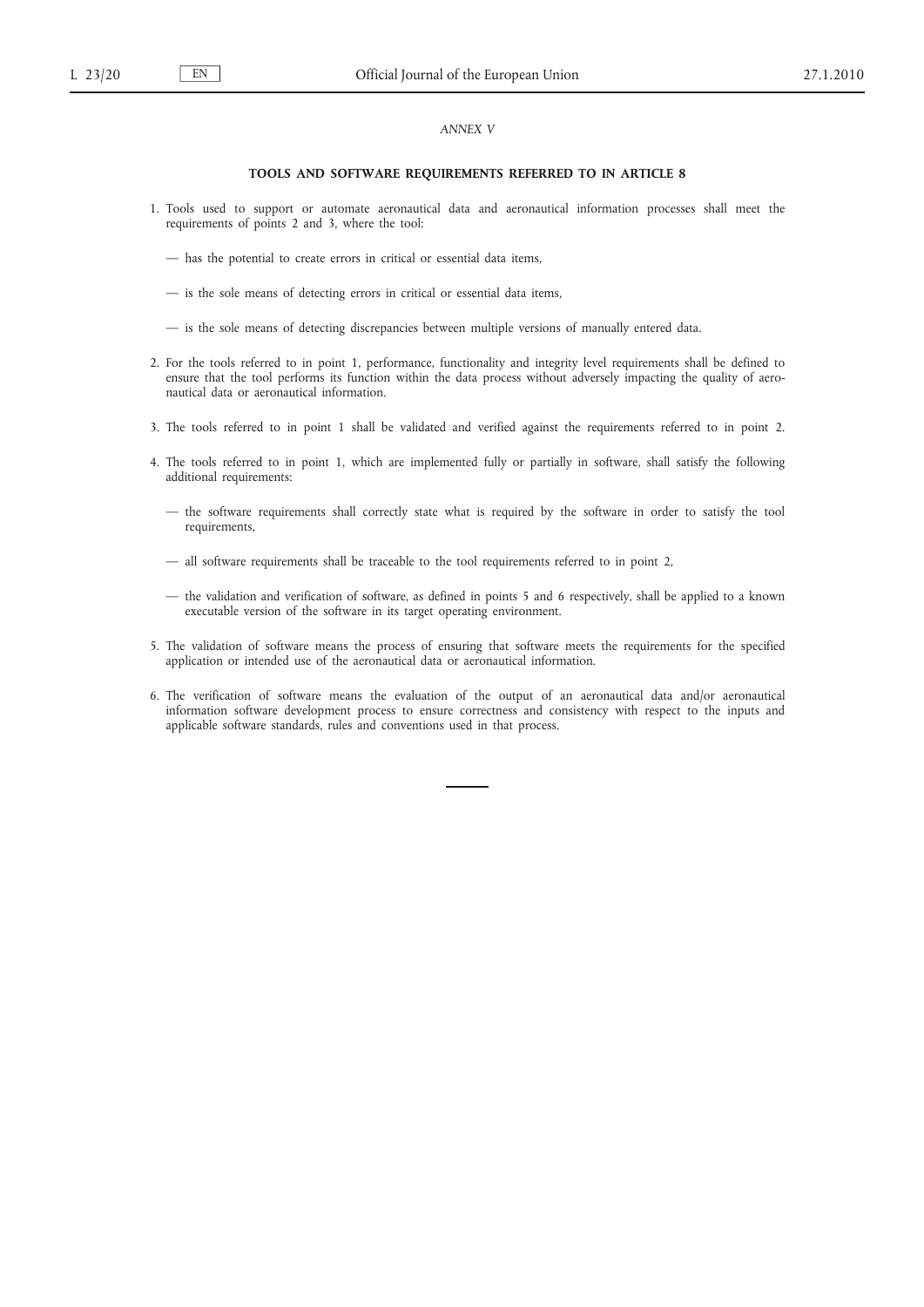## *ANNEX VI*

## **DATA PROTECTION REQUIREMENTS REFERRED TO IN ARTICLE 9**

- 1. All data transferred in an electronic format shall be protected against loss or alteration of data by the application of the CRC32Q algorithm as referred to in point 21 of Annex III. The cyclic redundancy check (hereinafter CRC) value shall be applied before the final verification of the data prior to storage or transfer.
- 2. Where the physical size of data exceeds that which may be protected at the required level of integrity by a single CRC, multiple CRC values shall be used.
- 3. Aeronautical data and aeronautical information shall be given an appropriate level of security protection during storage and when exchanged between the parties referred to in Article 2(2), to ensure that the data cannot be accidentally changed or subjected to unauthorised access and/or alteration at any stage.
- 4. The storage and transfer of aeronautical data and aeronautical information shall be protected by a suitable authentication process such that recipients are able to confirm that the data or information has been transmitted by an authorised source.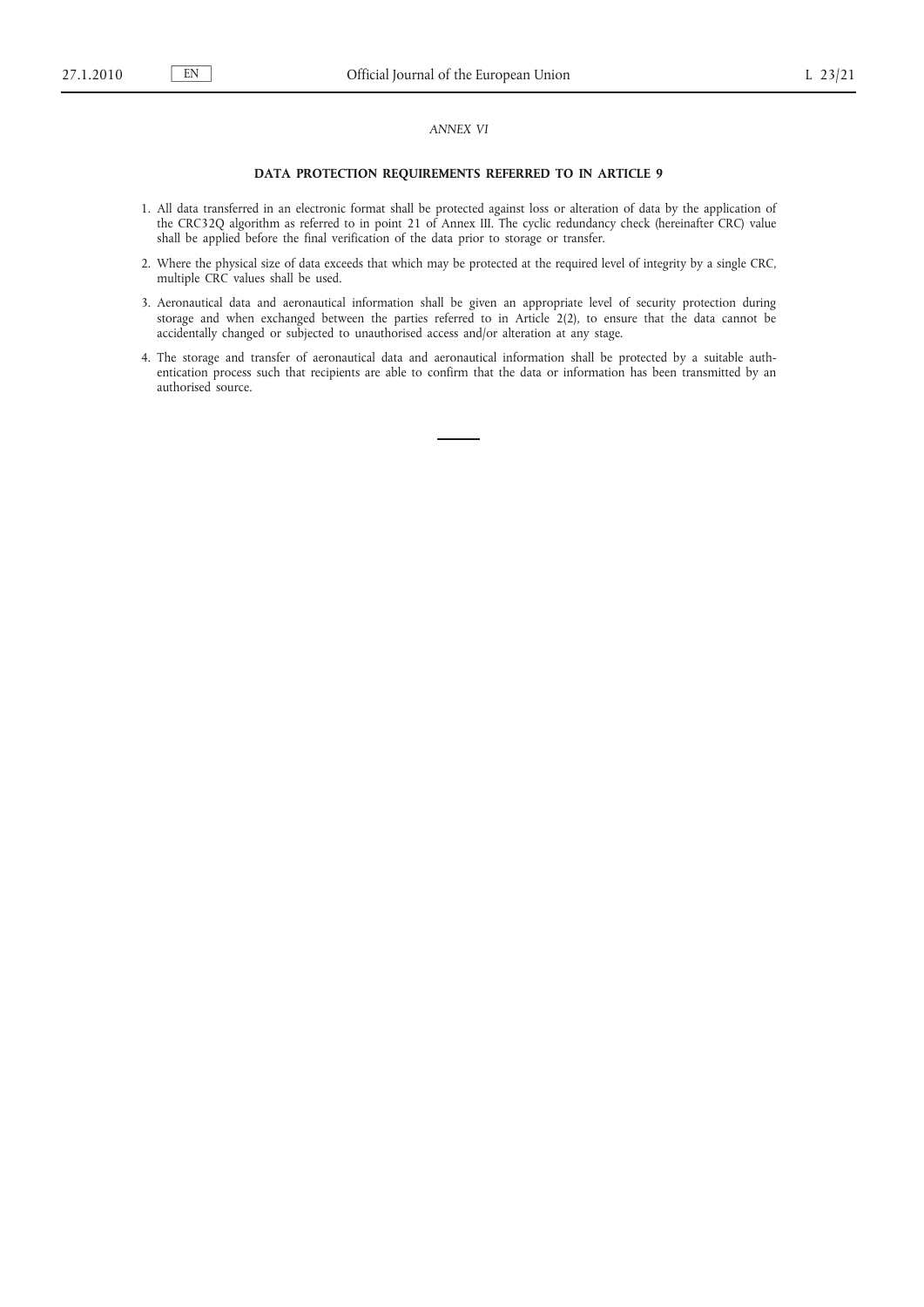## *ANNEX VII*

### **QUALITY, SAFETY AND SECURITY MANAGEMENT REQUIREMENTS REFERRED TO IN ARTICLE 10**

### PART A

### **Quality management system**

- 1. A quality management system supporting the origination, production, storage, handling, processing, transfer and distribution of aeronautical data and aeronautical information shall:
	- define the quality policy in such a way as to meet the needs of different users as closely as possible,
	- set up a quality assurance programme that contains procedures designed to verify that all operations are being conducted in accordance with applicable requirements, standards and procedures, including the relevant requirements of this Regulation,
	- provide evidence of the functioning of the quality system by means of manuals and monitoring documents,
	- appoint management representatives to monitor compliance with, and adequacy of, procedures to ensure safe and efficient operational practices,
	- perform reviews of the quality system in place and take remedial actions, as appropriate.
- 2. An EN ISO 9001 certificate, issued by an appropriately accredited organisation, shall be considered as a sufficient means of compliance to the requirements of point 1. The parties referred to in Article 2(2) shall accept the disclosure of the documentation related to the certification to the national supervisory authority upon the latter's request.

## PART B

#### **Safety management objectives**

- 1. The safety management objectives shall be:
	- to minimise the contribution to the risk of an aircraft accident arising from data errors as far as reasonably practicable,
	- to promote awareness of safety around the organisation by sharing lessons arising from safety activities and by involving all staff to propose solutions to identified safety issues and improvements to assist the effectiveness and efficiency of the processes,
	- to ensure that a function is identified within the organisation being responsible for development and maintenance of the safety management objectives,
	- to ensure that records are kept and monitoring is carried out to provide safety assurance of their activities,
	- to ensure improvements are recommended, where needed, to provide assurance of the safety of activities.
- 2. The achievement of the safety management objectives shall be afforded the highest priority over commercial, operational, environmental or social pressures.

## PART C

#### **Security management objectives**

- 1. The security management objectives shall be:
	- to ensure the security of aeronautical data aeronautical information received, produced or otherwise employed so that it is protected from interference and access to it is restricted only to those authorised,
	- to ensure that the security management measures of an organisation meet appropriate national or international requirements for critical infrastructure and business continuity, and international standards for security management, including the ISO standards referred to in points 22 and 23 of Annex III.
- 2. Regarding the ISO standards, the relevant certificate issued by an appropriately accredited organisation, shall be considered as a sufficient means of compliance. The parties referred to in Article 2(2) shall accept the disclosure of the documentation related to the certification to the national supervisory authority upon the latter's request.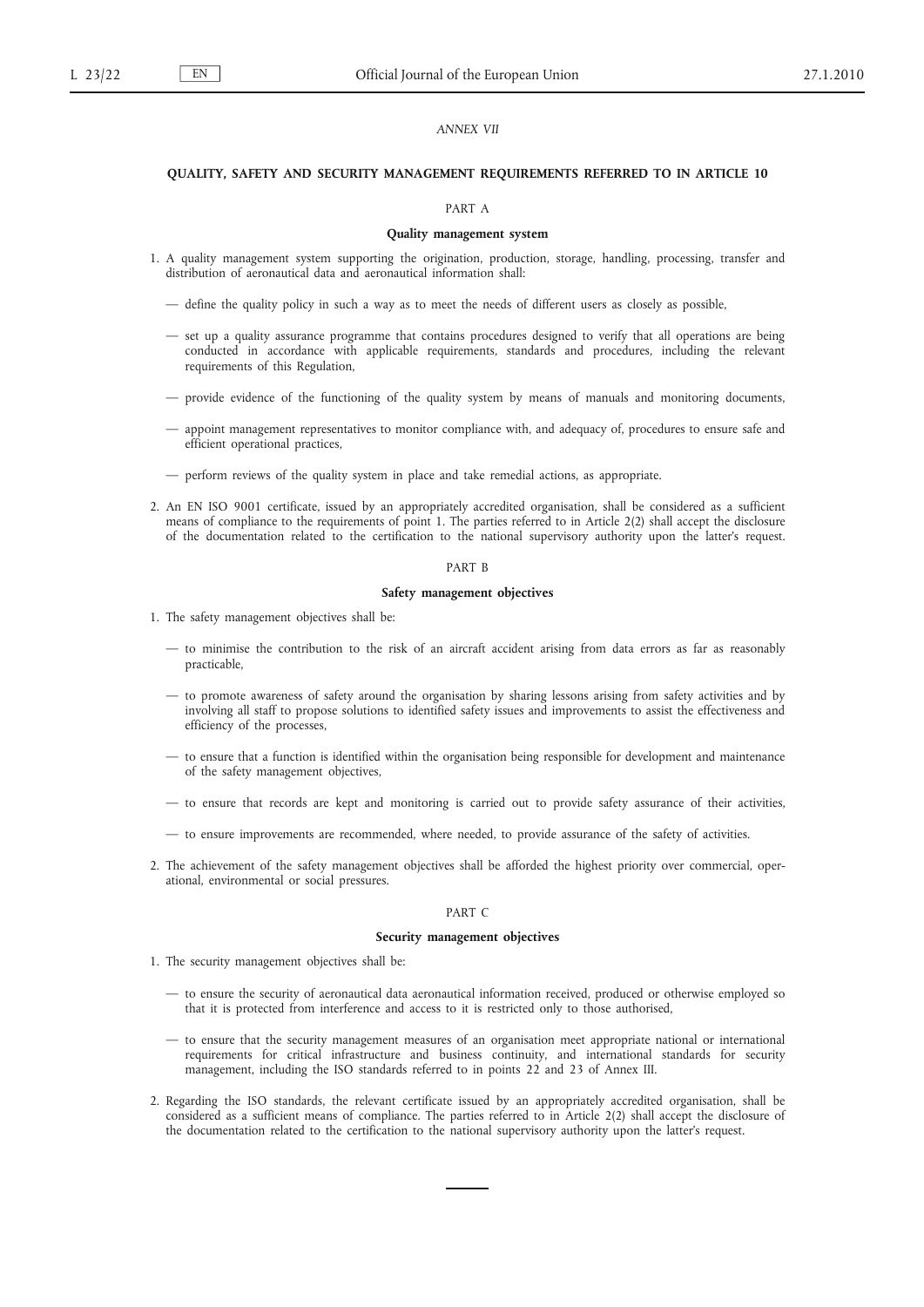## *ANNEX VIII*

#### **Requirements for the assessment of the conformity or suitability for use of constituents referred to in Article 11**

- 1. The verification activities shall demonstrate the conformity of constituents with the interoperability, performance, quality and safety requirements of this Regulation, or their suitability for use whilst these constituents are in operation in the test environment.
- 2. The manufacturer, or its authorised representative established in the Union, shall manage the conformity assessment activities and shall in particular:
	- determine the appropriate test environment,
	- verify that the test plan describes the constituents in the test environment,
	- verify that the test plan provides full coverage of applicable requirements,
	- ensure the consistency and quality of the technical documentation and the test plan,
	- plan the test organisation, staff, installation and configuration of test platform,
	- perform the inspections and tests as specified in the test plan,
	- write the report presenting the results of inspections and tests.
- 3. The manufacturer, or its authorised representative established in the Union, shall ensure that the constituents involved in the origination, production, storage, handling, processing, transfer and distribution of aeronautical data and aeronautical information integrated in the test environment meet the interoperability, performance, quality and safety requirements of this Regulation.
- 4. Upon satisfying completion of verification of conformity or suitability for use, the manufacturer, or its authorised representative established in the Union, shall under its responsibility draw up the EC declaration of conformity or suitability for use, specifying notably the requirements of this Regulation met by the constituent and its associated conditions of use in accordance with point 3 of Annex III to Regulation (EC) No 552/2004.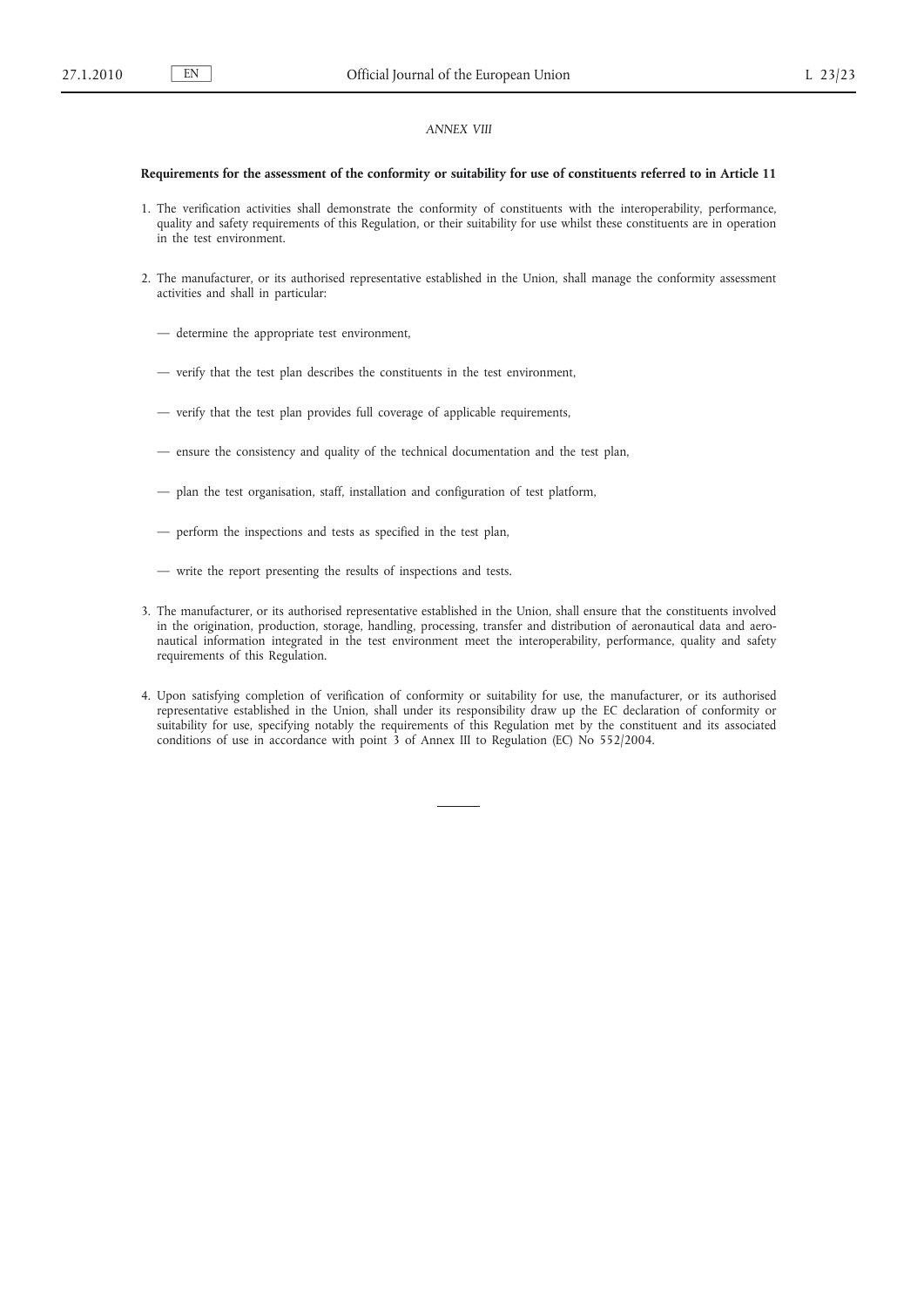## *ANNEX IX*

## **CONDITIONS REFERRED TO IN ARTICLE 12**

- 1. The air navigation service provider must have in place reporting methods within the organisation that ensure and demonstrate impartiality and independence of judgement in relation to the verification activities.
- 2. The air navigation service provider must ensure that the personnel involved in verification processes carry out the checks with the greatest possible professional integrity and the greatest possible technical competence, and are free of any pressure and incentive, in particular of a financial type, which could affect their judgment or the results of their checks, in particular from persons or groups of persons affected by the results of the checks.
- 3. The air navigation service provider must ensure that the personnel involved in verification processes, have access to the equipment that enables them to properly perform the required checks.
- 4. The air navigation service provider must ensure that the personnel involved in verification processes, have sound technical and vocational training, satisfactory knowledge of the requirements of the verifications they have to carry out, adequate experience of such operations, and the ability required to draw up the declarations, records and reports to demonstrate that the verifications have been carried out.
- 5. The air navigation service provider must ensure that the personnel involved in verification processes, are able to perform their checks with impartiality. Their remuneration shall not depend on the number of checks carried out, or on the results of such checks.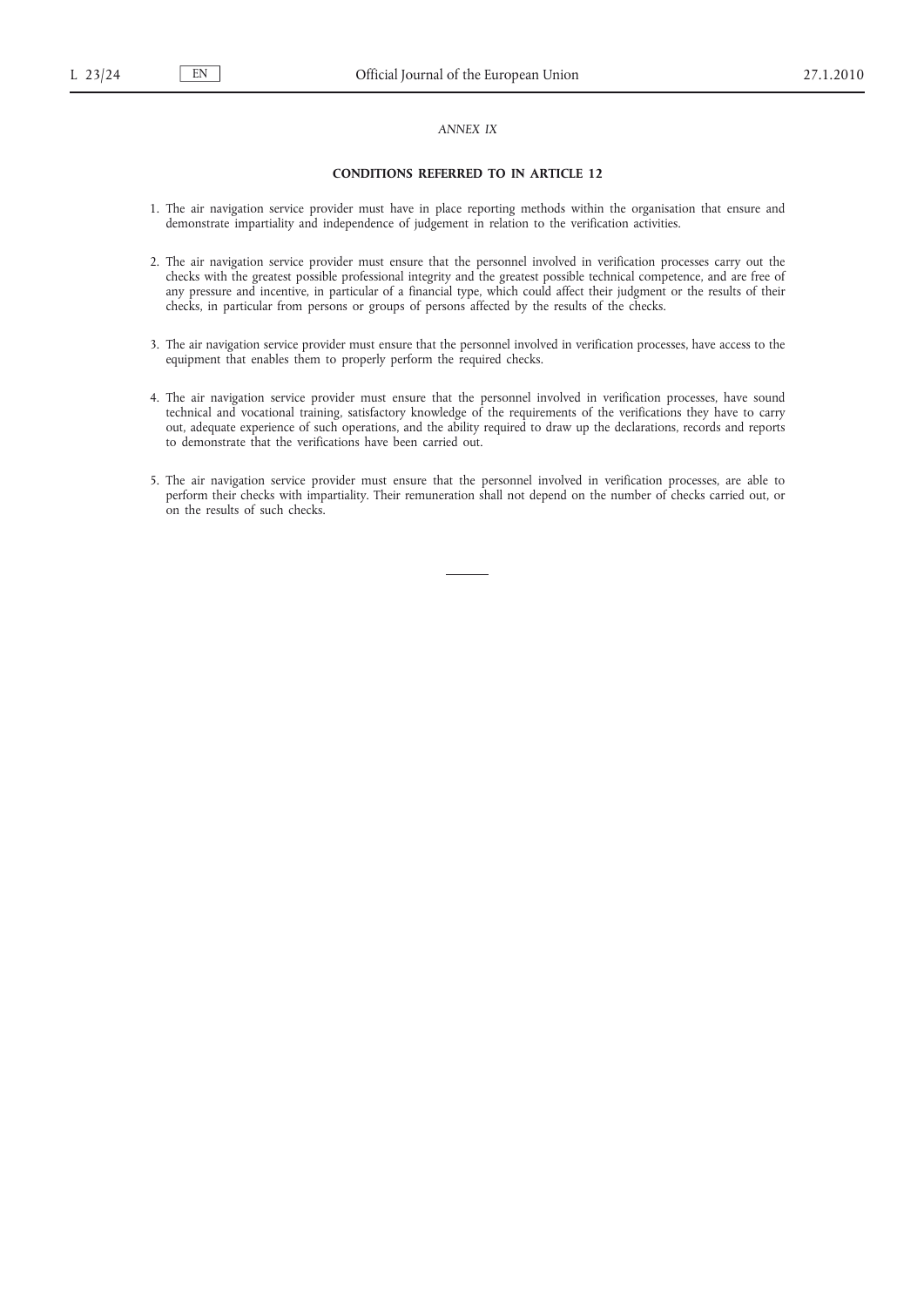## *ANNEX X*

### PART A

#### **Requirements for the verification of systems referred to in Article 12(1)**

- 1. The verification of systems identified in the first subparagraph of Article 2(1) shall demonstrate the conformity of these systems with the interoperability, performance and safety requirements of this Regulation in an assessment environment that reflects the operational context of these systems.
- 2. The verification of systems identified in the first subparagraph of Article 2(1) shall be conducted in accordance with appropriate and recognised testing practices.
- 3. Test tools used for the verification of systems identified in the first subparagraph of Article 2(1) shall have appropriate functionalities.
- 4. The verification of systems identified in the first subparagraph of Article 2(1) shall produce the elements of the technical file required by point 3 of Annex IV to Regulation (EC) No 552/2004 including the following elements:
	- description of the implementation,
	- the report of inspections and tests achieved before putting the system into service.
- 5. The air navigation service provider shall manage the verification activities and shall in particular:
	- determine the appropriate simulated operational and technical environment reflecting the operational environment,
	- verify that the test plan describes the integration of systems identified in the first subparagraph of Article 2(1) in an operational and technical assessment environment,
	- verify that the test plan provides full coverage of the applicable interoperability, performance and safety requirements of this Regulation,
	- ensure the consistency and quality of the technical documentation and the test plan,
	- plan the test organisation, staff, installation and configuration of the test platform,
	- perform the inspections and tests as specified in the test plan,
	- write the report presenting the results of inspections and tests.
- 6. The air navigation service provider shall ensure that the systems identified in the first subparagraph of Article 2(1) under its responsibility meet the interoperability, performance and safety requirements of this Regulation.
- 7. Upon satisfying completion of verification of conformity, air navigation service providers shall draw up the EC declaration of verification of system and submit it to the national supervisory authority together with the technical file as required by Article 6 of Regulation (EC) No 552/2004.

## PART B

## **Requirements for the verification of systems referred to in Article 12(2)**

1. The verification of systems identified in the first subparagraph of Article 2(1) shall demonstrate the conformity of these systems with the interoperability, performance and safety requirements of this Regulation in an assessment environment that reflects the operational context of these systems.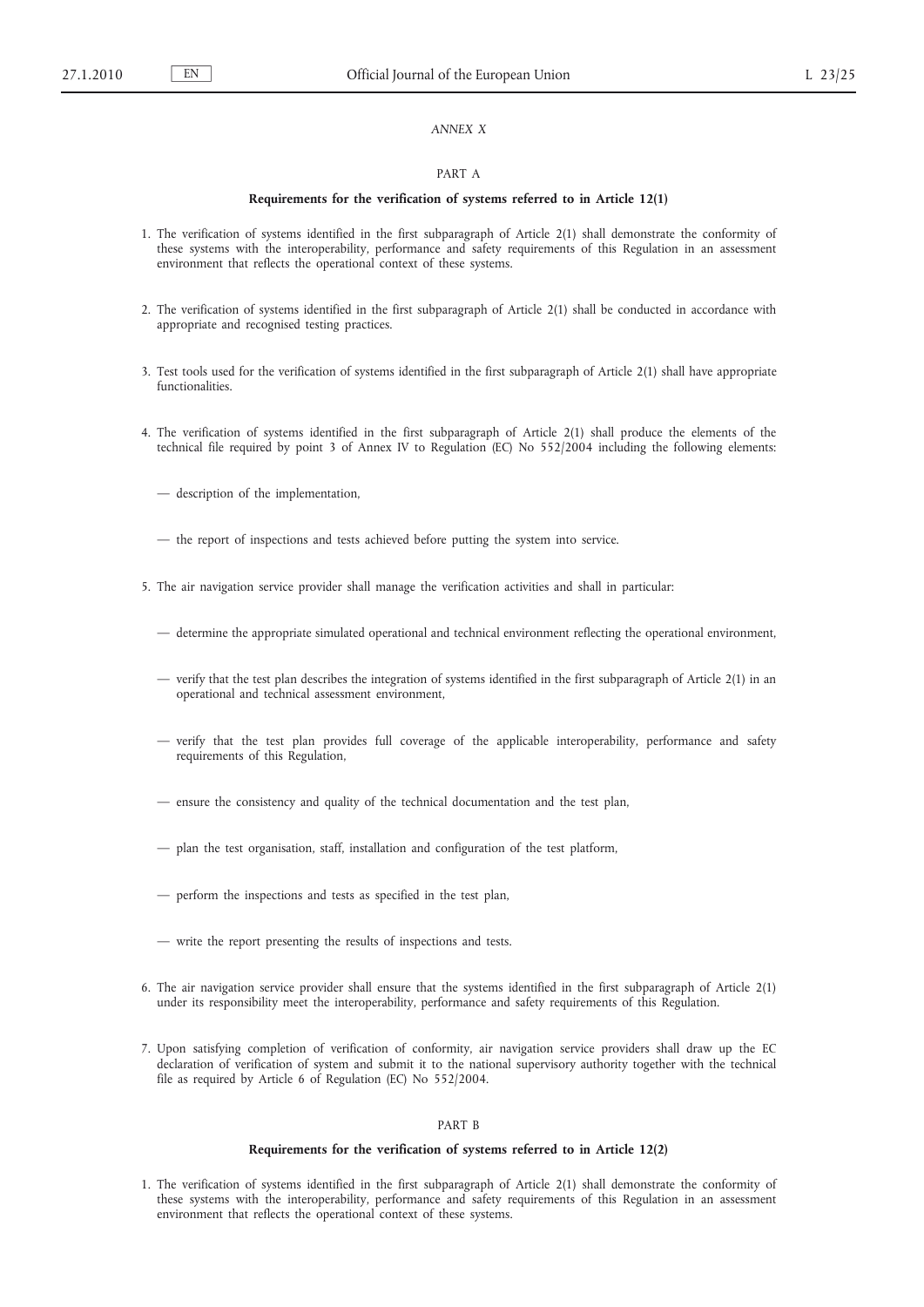- 2. The verification of systems identified in the first subparagraph of Article 2(1) shall be conducted in accordance with appropriate and recognised testing practices.
- 3. Test tools used for the verification of systems identified in the first subparagraph of Article 2(1) shall have appropriate functionalities.
- 4. The verification of systems identified in the first subparagraph of Article 2(1) shall produce the elements of the technical file required by point 3 of Annex IV to Regulation (EC) No 552/2004 including the following elements:
	- description of the implementation,
	- the report of inspections and tests achieved before putting the system into service.
- 5. The air navigation service provider shall determine the appropriate operational and technical assessment environment reflecting the operational environment and shall have verification activities performed by a notified body.
- 6. The notified body shall manage the verification activities and shall in particular:
	- verify that the test plan describes the integration of systems identified in the first subparagraph of Article 2(1) in an operational and technical assessment environment,
	- verify that the test plan provides full coverage of the applicable interoperability, performance and safety requirements of this Regulation,
	- ensure the consistency and quality of the technical documentation and the test plan,
	- plan the test organisation, staff, installation and configuration of the test platform,
	- perform the inspections and tests as specified in the test plan,
	- write the report presenting the results of inspections and tests.
- 7. The notified body shall ensure that the systems identified in the first subparagraph of Article 2(1) operated in an operational assessment environment meet the interoperability, performance and safety requirements of this Regulation.
- 8. Upon satisfying completion of verification tasks, the notified body shall draw up a certificate of conformity in relation to the tasks it carried out.
- 9. Then the air navigation service provider shall draw up the EC declaration of verification of system and submit it to the national supervisory authority together with the technical file as required by Article 6 of Regulation (EC) No 552/2004.